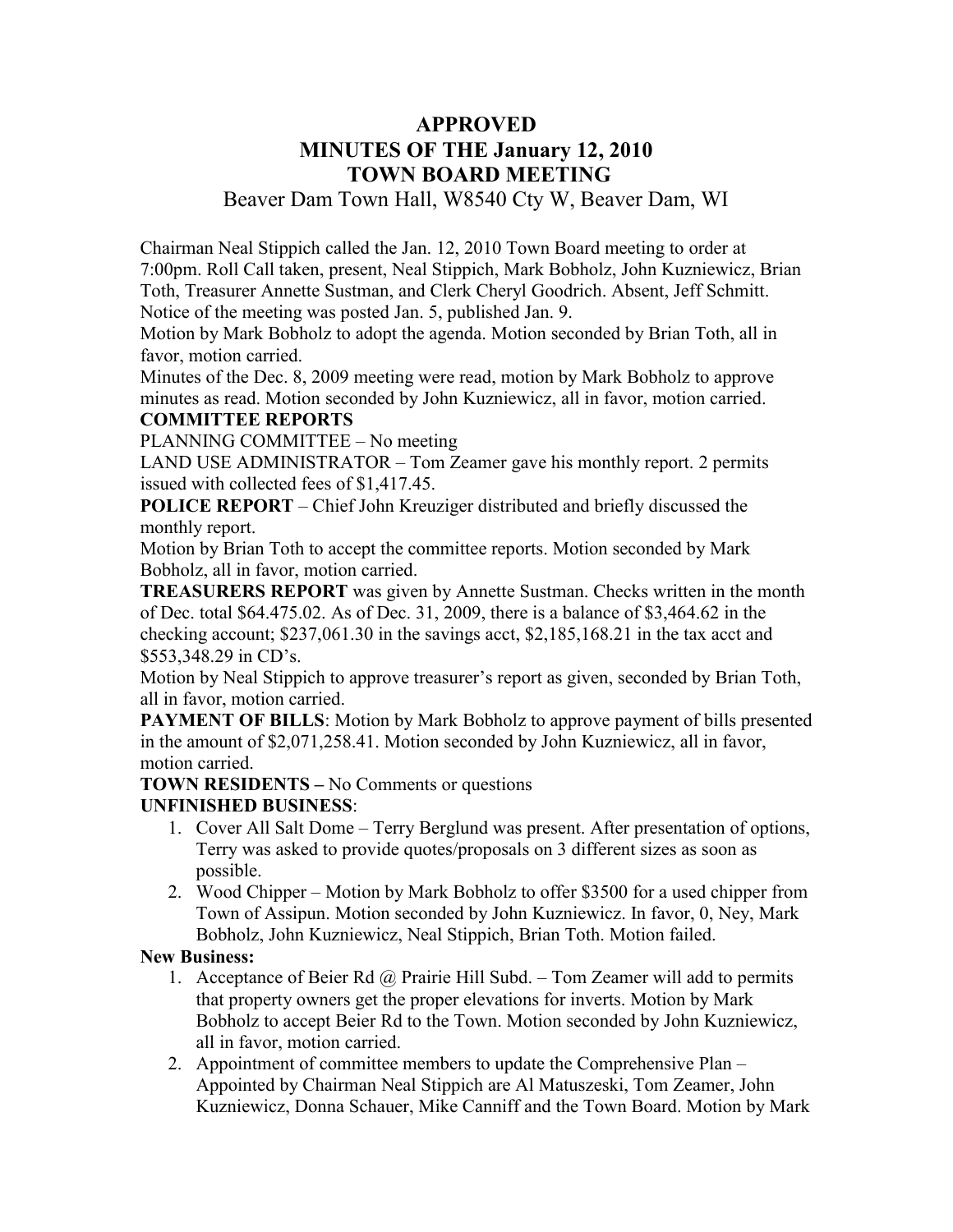Bobholz to approve this committee to be compensated with the standard Per diem and mileage per attendance. Motion seconded by Brian Toth, all in favor, motion carried.

**CLERKS REPORT – O**perators License applications were received; Deb Rueterskiold, Kristen Westover and Shelley Braun. Motion by John Kuzniewicz to approve licenses. Motion seconded by Brian Toth, all in favor, motion carried.

Board of Review Training is Sat. Feb,13 in Juneau. Those signed up to attend are Neal Stippich, Cheryl Goodrich, Mark Bobholz, John Kuzniewicz and Brian Toth.

Neal Stippich received the new consent from Adams/Columbia Electric Coop. Motion by Brian Toth to approve consent for new service by Adams/Col. Elect Coop. Motion seconded by Mark Bobholz, all in favor, motion carried.

Motion by Brian Toth to adjourn, second by Mark Bobholz, all in favor, motion carried. Meeting adjourned 10:05pm.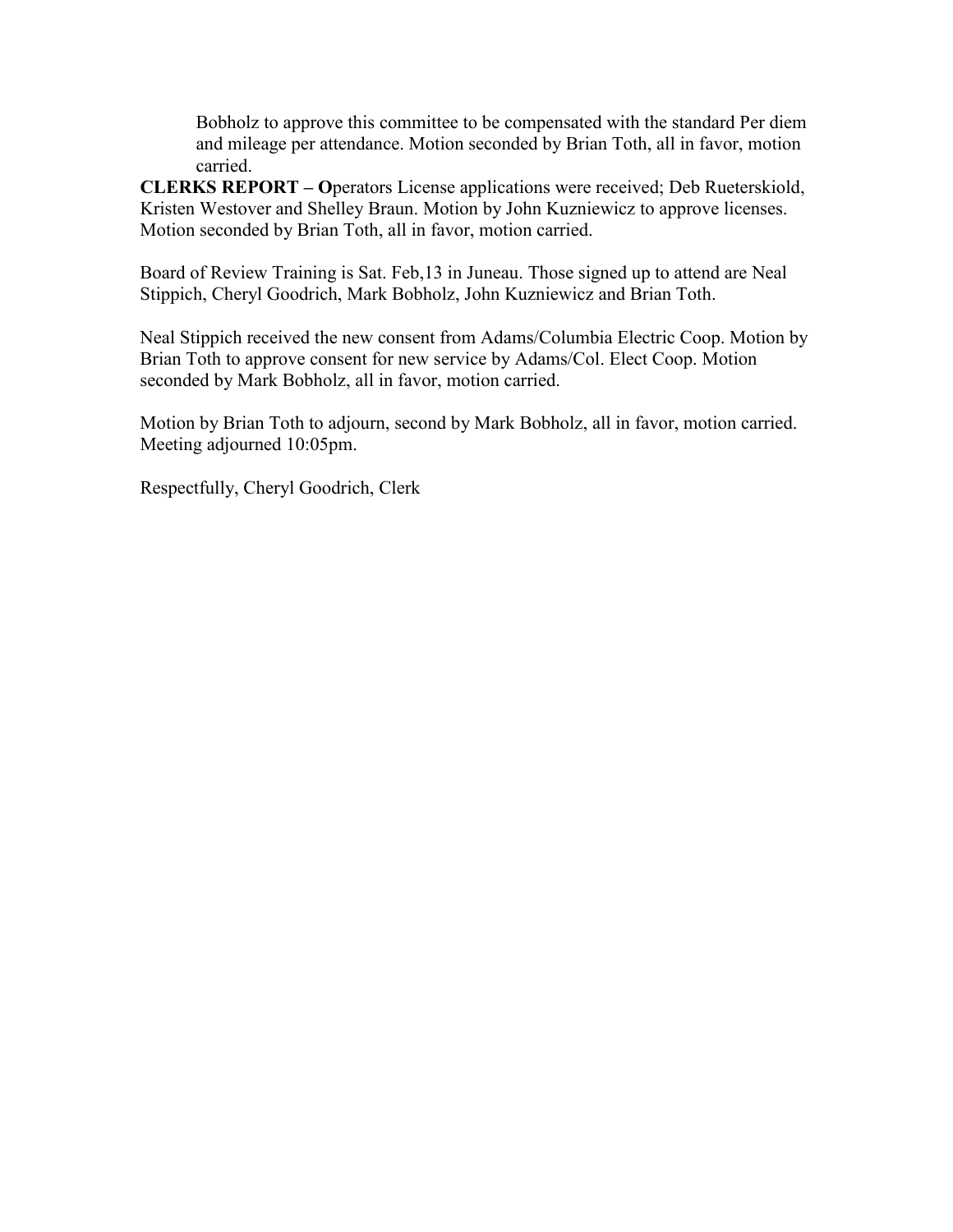# **APPROVED MINUTES OF THE February 15, 2010 TOWN BOARD MEETING**

Beaver Dam Town Hall, W8540 Cty W, Beaver Dam, WI

Chairman Neal Stippich called the Feb. 15, 2010 Town Board meeting to order at 7:00pm. Roll Call taken, present, Neal Stippich, Mark Bobholz, John Kuzniewicz, Brian Toth, Treasurer Annette Sustman, and Clerk Cheryl Goodrich. Absent, Jeff Schmitt. Notice of meeting was posted Feb. 2, published Feb 6, amended notice posted Feb. 10. Meeting was rescheduled from Feb 9. To Feb. 15 due to weather conditions. Motion by Mark Bobholz to adopt the agenda. Motion seconded by Brian Toth, all in favor, motion carried.

Minutes of the Jan.  $5<sup>th</sup>$  & 12th, and Feb. 2nd meetings were read. Motion by John Kuzniewicz to approve minutes for Jan. 5th as read. Motion seconded by Brian Toth, all in favor, motion carried. Motion by Mark Bobholz to approve Jan.12<sup>th</sup> minutes as read. Motion seconded by Brian Toth, all in favor, motion carried. Motion by John Kuzniewicz to approve Feb. 2<sup>nd</sup> minutes as read. Motion seconded by Mark Bobholz, all in favor, motion carried.

#### **COMMITTEE REPORTS**

PLANNING COMMITTEE – No meeting

LAND USE ADMINISTRATOR – Tom Zeamer gave his monthly report. 1 permit issued for new home. Collected fee of \$1,666.82.

**POLICE REPORT** – Chief John Kreuziger distributed and briefly discussed the monthly report. Officer evaluations are in progress.

Motion by Brian Toth to accept the committee reports. Motion seconded by John Kuzniewicz, all in favor, motion carried.

**TREASURERS REPORT** was given by Annette Sustman. Checks written in the month of Jan. total \$2,054,198.24. As of Jan. 31, 2010, there is a balance of \$7,913.55 in the checking account; \$182,864.56 in the savings acct, \$1,433,410.89 in the tax acct and \$552,638.97 in CD's. Also included was a corrected copy of the CD activity distributed in Jan.

Motion by Brian Toth to approve treasurer's report as given, seconded by John Kuzniewicz, all in favor, motion carried.

**PAYMENT OF BILLS**: Motion by Neal Stippich to approve payment of bills presented in the amount of \$1,442,373.22. Motion seconded by Mark Bobholz, all in favor, motion carried.

**TOWN RESIDENTS –** No Comments or questions **UNFINISHED BUSINESS**:

1. Post bid invitation for salt/sand storage facility, site prep and asphalt paving – Motion by Mark Bobholz to post/publish bid invitation for above listed. Motion seconded by Brian Toth, all in favor, motion carried.

#### **New Business:**

1. Insurance review – Liability coverage began as of Feb.  $3<sup>rd</sup>$  per phone call from Bill Siech, agent for Rural Mutual Ins. To Neal Stippich. No new policy has yet been received from Rural Mutual Ins.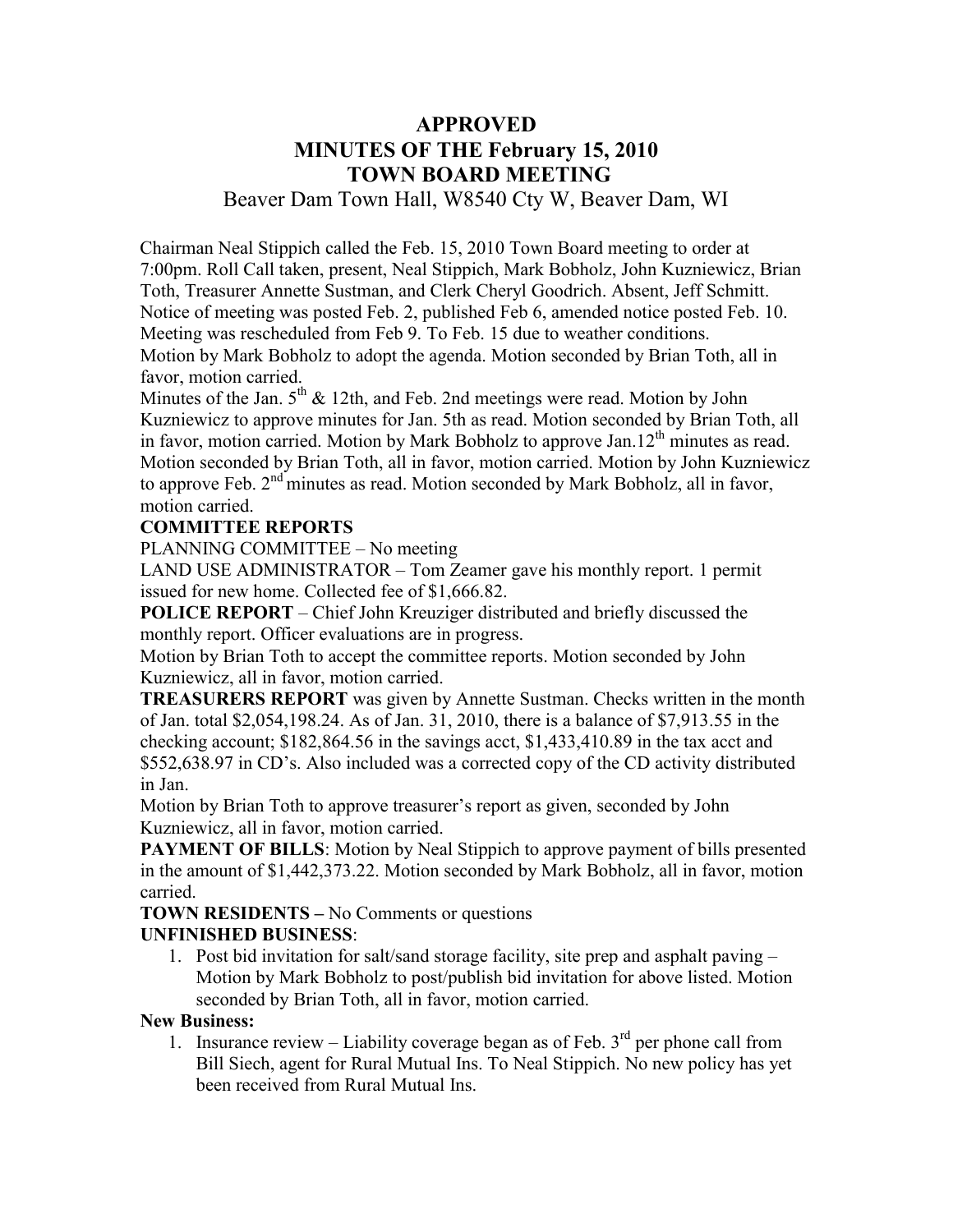- 2. Burns Rd Progress report Letter from Charlie Hammer was received by the clerk. Mr. Hammer stated he was not able to attend the meeting and that progress was being made. Attached with the letter were a diagram of "proposed tile line", a completed, but unsigned County application for construction within Hwy ROW, and a photocopy of a check written to Dodge County Hwy Dept. from Charlie Hammer, for permit application. After discussion, the following stipulations are to be written in letter form and that letter to be delivered to Charlie Hammer by a Chief John Kreuziger. The requirements are as follows: A study is completed for size/design of retention pond to accommodate the entire discharge of water that the tile system creates, a signed permit by the County Hwy Dept., state responsibility for maintenance of pond, and incorporate future development. Motion by Mark Bobholz to approve letter to be written to Charlie Hammer with the above listed requirements, letter to be delivered by Chief John Kreuziger and return of information from Charlie Hammer by 2<sup>nd</sup> Tuesday of March. Motion seconded by Brian Toth, all in favor, motion carried.
- 3. Ordinance Review Special meeting for Ord. review will be held Monday, Feb. 22 at 7:00pm.

**CLERKS REPORT – O**perators License applications were received; Thomas Brace, Laura Zilmskas, Chelsea Ruskosky. Motion by Neal Stippich to approve license applications. Motion seconded by John Kuzniewicz, all in favor, motion carried. Clerk will check with Attorney on the deadline date for razing Mobile homes on the Braun property, after which an ad for bids will be published and posted. Motion by Neal Stippich to proceed with ad for bids to raze Braun property. Motion seconded by Brian Toth. All in favor, motion carried.

Associated Appraisal set Wed., May  $12, 1:00 - 3:00$  PM for Open Book and Wed., May 26th, 6:00 – 8:00 PM for Board of Review.

Class B Beer Lic application received by clerk from BD Bay Marina. Would like a provisional Lic. In order to sell beer during a Fisheree on Feb. 27. Town may require dates of events be disclosed to the board in advance and outdoor beer area be fenced. Motion by Neal Stippich to approve provided it's documented that license requirements are met. No second, motion failed.

Motion by John Kuzniewicz to adjourn, second by Brian Toth, all in favor, motion carried. Meeting adjourned 9:08pm.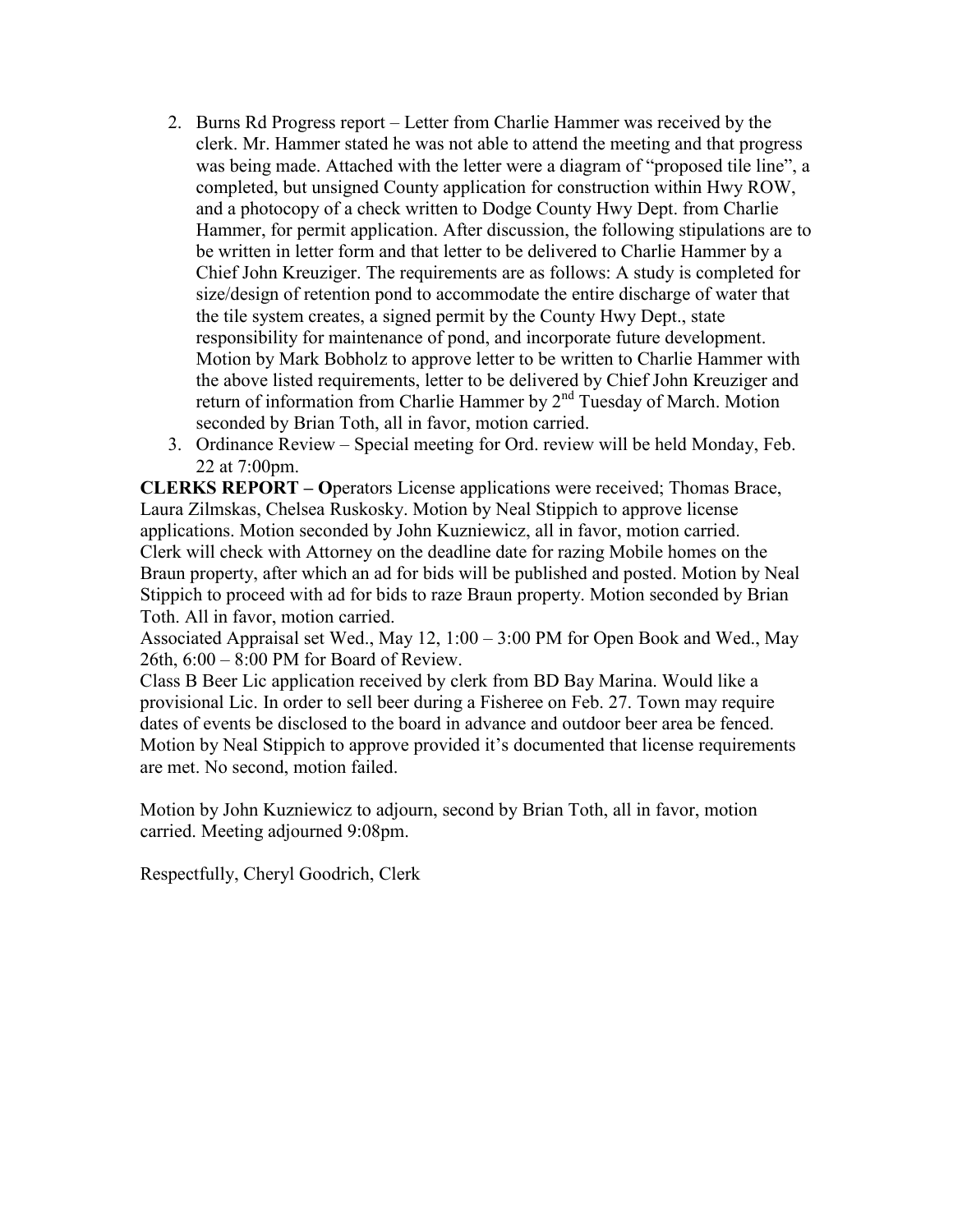# **APPROVED MINUTES OF THE March 9, 2010 TOWN BOARD MEETING**

Beaver Dam Town Hall, W8540 Cty W, Beaver Dam, WI

Chairman Neal Stippich called the March 9, 2010 Town Board meeting to order at 7:00pm. Roll Call taken, present, Neal Stippich, Mark Bobholz, John Kuzniewicz, Jeff Schmitt, Treasurer Annette Sustman, and Clerk Cheryl Goodrich. Absent, Brian Toth. Notice of meeting was posted March 4, published March 8. Public Hearing was posted Feb. 27 and published Feb 27, March 1st and  $2<sup>nd</sup>$ .

Public Hearing opened on the application of a Class B Beer License from BD Bay Marina. Nobody present to speak for or against the license request. Public hearing closed. Motion by Mark Bobholz to adopt the agenda. Motion seconded by Jeff Schmitt, all in favor, motion carried.

Minutes of the Feb. 15th meeting were read. Motion by Mark Bobholz to approve minutes as read. Motion seconded by John Kuzniewicz, all in favor, motion carried.

#### **COMMITTEE REPORTS**

PLANNING COMMITTEE – No meeting

LAND USE ADMINISTRATOR – Tom Zeamer gave his monthly report. 2 permits issued for an addition and a garage. Collected fees of \$198.

**POLICE REPORT** – Chief John Kreuziger distributed and briefly discussed the monthly report. Officer evaluations are complete.

Motion by Jeff Schmitt to accept the committee reports. Motion seconded by John Kuzniewicz, all in favor, motion carried.

**TREASURERS REPORT** was given by Annette Sustman. Checks written in the month of Feb. total \$1,437,322.40. As of Feb 28, 2010, there is a balance of \$1609.60 in the checking account; \$152,720.25 in the savings acct, \$357,380.91 in the tax acct and \$552,638.97 in CD's. Annette asked for approval to turn 2 Delinquent PP tax collections over to the collection agency. Motion by Mark Bobholz to approve delinquent PP accts be turned over to the collection agency. Motion seconded by Neal Stippich, all in favor, motion carried.

Motion by John Kuzniewicz to approve treasurer's report as given, seconded by Jeff Schmitt, all in favor, motion carried.

**PAYMENT OF BILLS:** Motion by Jeff Schmitt to approve payment of bills presented in the amount of \$37,679.98. Motion seconded by Mark Bobholz, all in favor, motion carried.

**TOWN RESIDENTS –** No Comments or questions **UNFINISHED BUSINESS**:

- 1. Burns Rd water issue Neal Stippich had a conference with Mr. Hannan and Mr. Tilton. Motion by Neal Stippich to direct Mr. Hannan to begin litigation with Mr. Hammer, to remove the tile from designated retention area on Burns Rd and reestablish it to the original 3 lot csm plat retention pond. Motion seconded by John Kuzniewicz, all in favor, motion carried.
- 2. Town Hall Software No new information has been received.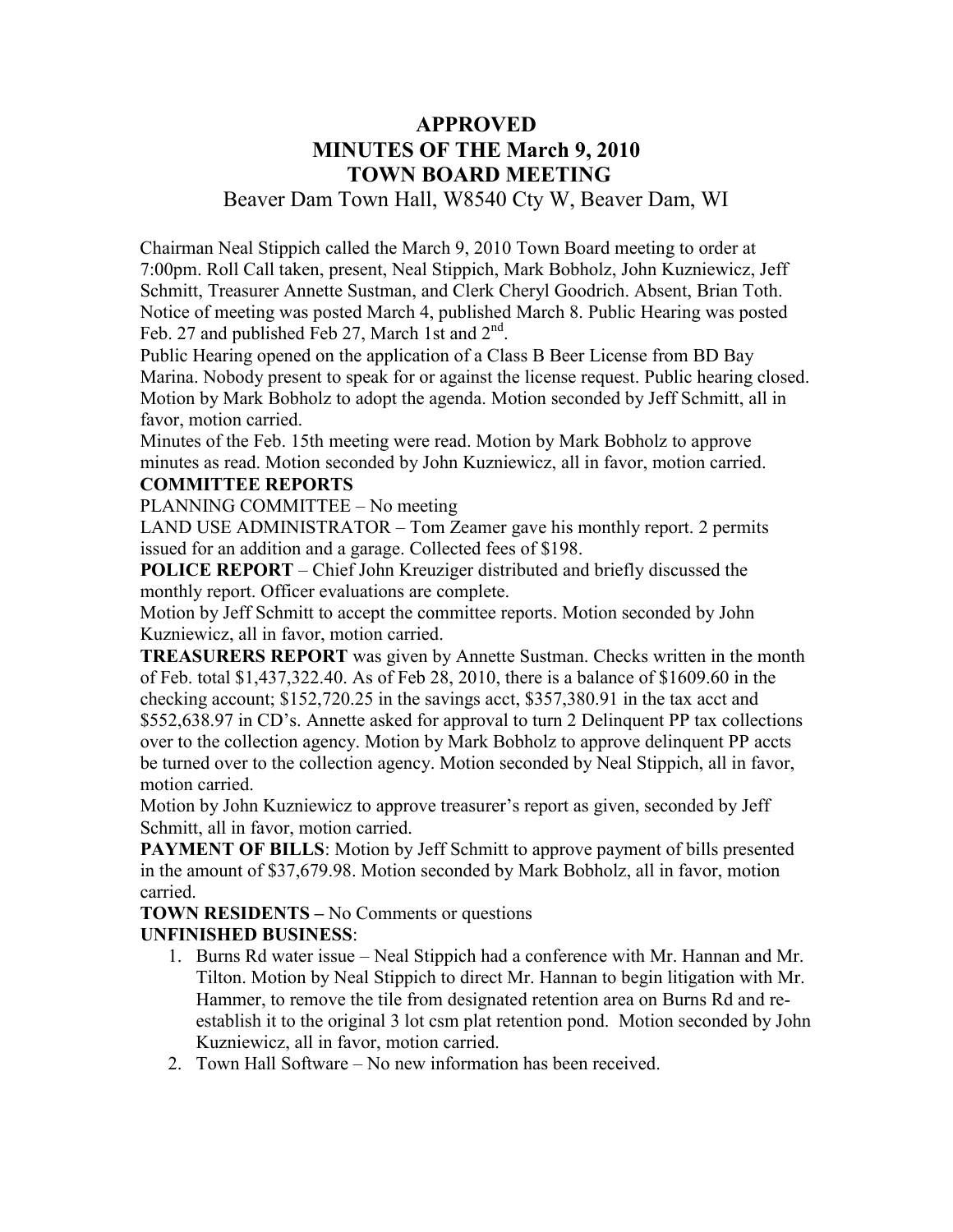#### **New Business:**

1. Class B Beer Lic. Application by BD Bay Marina – Motion by Neal Stippich to table to gather more information and personal appearance owner Ron Marach. Motion seconded by Jeff Schmitt, all in favor, motion carried.

2. Resolution to Oppose County Assessment – Motion by John Kuzniewicz to approve signing of the resolution opposing County Assessment. Motion seconded by Jeff Schmitt, all in favor, motion carried.

3. Farmland Preservation – Meeting will be set up by Neal Stippich to get information on the Farmland Preservation program and find out if there is interest in the program from Town residents.

Future purchase of tractor and Maintenance truck – John Kotek was present to information on new trucks and new Fed. Regulations to take affect beginning in 2011. Motion by Jeff Schmitt to place an ad for bids on a new maintenance truck. Motion seconded by Mark Bobholz, all in favor, motion carried. Mark Bobholz will check on prices on tractors and invite a Rep. to present information at the April meeting if possible.

**CLERKS REPORT – O**perators License application from Sandy Miller.

Motion by John Kuzniewicz to approve license application. Motion seconded by Mark Bobholz, all in favor, motion carried.

Chair & Supv. Reports- 100 ton of salt sill in Milw.; Iron Rd is deteriating and needs weight limit, this will be on the April agenda. Road inspections to be April 10.

Motion by Jeff Schmitt to adjourn, second by Mark Bobholz, all in favor, motion carried. Meeting adjourned 8:55pm.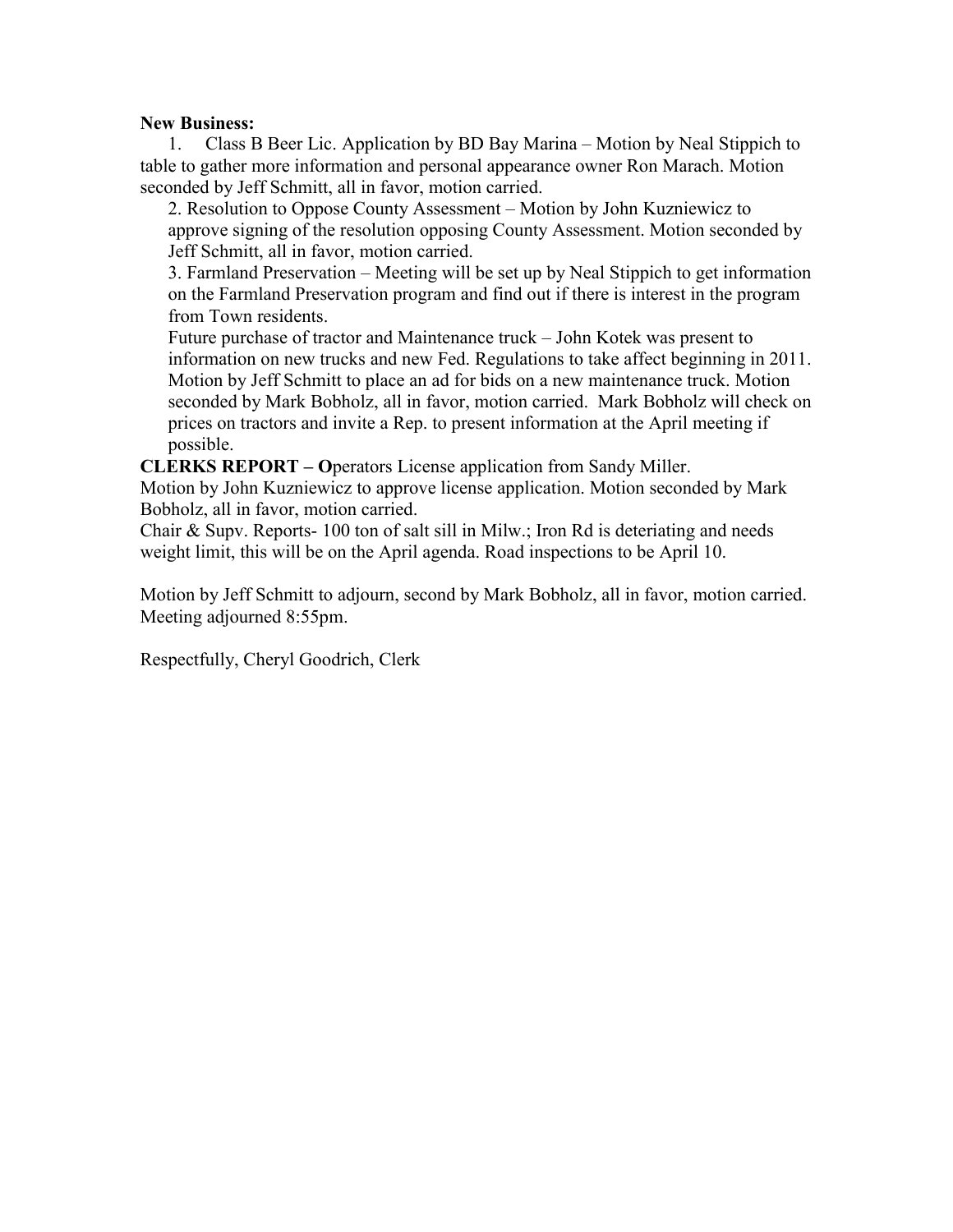# **APPROVED MINUTES OF THE April 14, 2010 TOWN BOARD MEETING**

Beaver Dam Town Hall, W8540 Cty W, Beaver Dam, WI

Chairman Neal Stippich called the April 14, 2010 Town Board meeting to order at 7:00pm. Roll Call taken, present, Neal Stippich, Mark Bobholz, John Kuzniewicz, Jeff Schmitt, Brian Toth, Treasurer Annette Sustman, and Clerk Cheryl Goodrich. Oath of Office was given to re-elected supervisors Mark Bobholz and John Kuzniewicz.

Notice of meeting was posted April 5 and published April 7.

Motion by Jeff Schmitt to adopt the agenda presented, leaving it open for the chairman to go out of order if deemed necessary. Motion seconded by Brian Toth, all in favor, motion carried.

Minutes of the March 9th meeting were read. Motion by Brian Toth to approve minutes as read. Motion seconded by John Kuzniewicz, all in favor, motion carried.

Minutes of the March 22 special meeting were read, addition to minutes to state what the site prep and asphalt pad is for. Motion by Mark Bobholz to approve minutes as corrected, seconded by Brian Toth, all in favor, motion carried.

#### **COMMITTEE REPORTS**

PLANNING COMMITTEE – No meeting

LAND USE ADMINISTRATOR – Tom Zeamer gave his monthly report. 4 permits issued with projects totaling \$434,000 and \$2,197.34 in collected fees. Jeff Schmitt and Tom Zeamer met with Dave Stoiser from the City of BD to discuss Town resident's use of city dump site for yard waste. City was open for discussion, but would likely require \$20,000 per year from the Town.

**POLICE REPORT** – Chief John Kreuziger distributed and briefly discussed the monthly report. A new "Police Beat" style report will begin next month.

Motion by Jeff Schmitt to accept the committee reports. Motion seconded by Mark Bobholz, all in favor, motion carried.

**TREASURERS REPORT** was given by Annette Sustman. Checks written in the month of March total \$28,677.90. As of March 31, 2010, there is a balance of \$4,179.22 in the checking account; \$140,095.34 in the savings acct, \$357,489.60 in the tax acct and \$552,638.97 in CD's. Motion by Mark Bobholz to approve treasurer's report as given, seconded by Brian Toth, all in favor, motion carried.

**PAYMENT OF BILLS:** Motion by Brian Toth to approve payment of bills presented in the amount of \$48,471.70. Motion seconded by John Kuzniewicz, all in favor, motion carried.

**TOWN RESIDENTS** – Ken Ferstl would like permission to dig about 100' of ditch 3"-4" deeper for better drainage near his home. After discussion, Neal Stippich stated the consensus from board members is that it is OK for him to do so. Rod Billington on Hillendale is looking for help with water drainage issue. Chairman Neal Stippich stated the Town would again attempt to contact the RR as inlet and outlet sides of RR culvert need to be cleaned out. Mark Bobholz stated he would meet with Mr. Billington to look at the problem.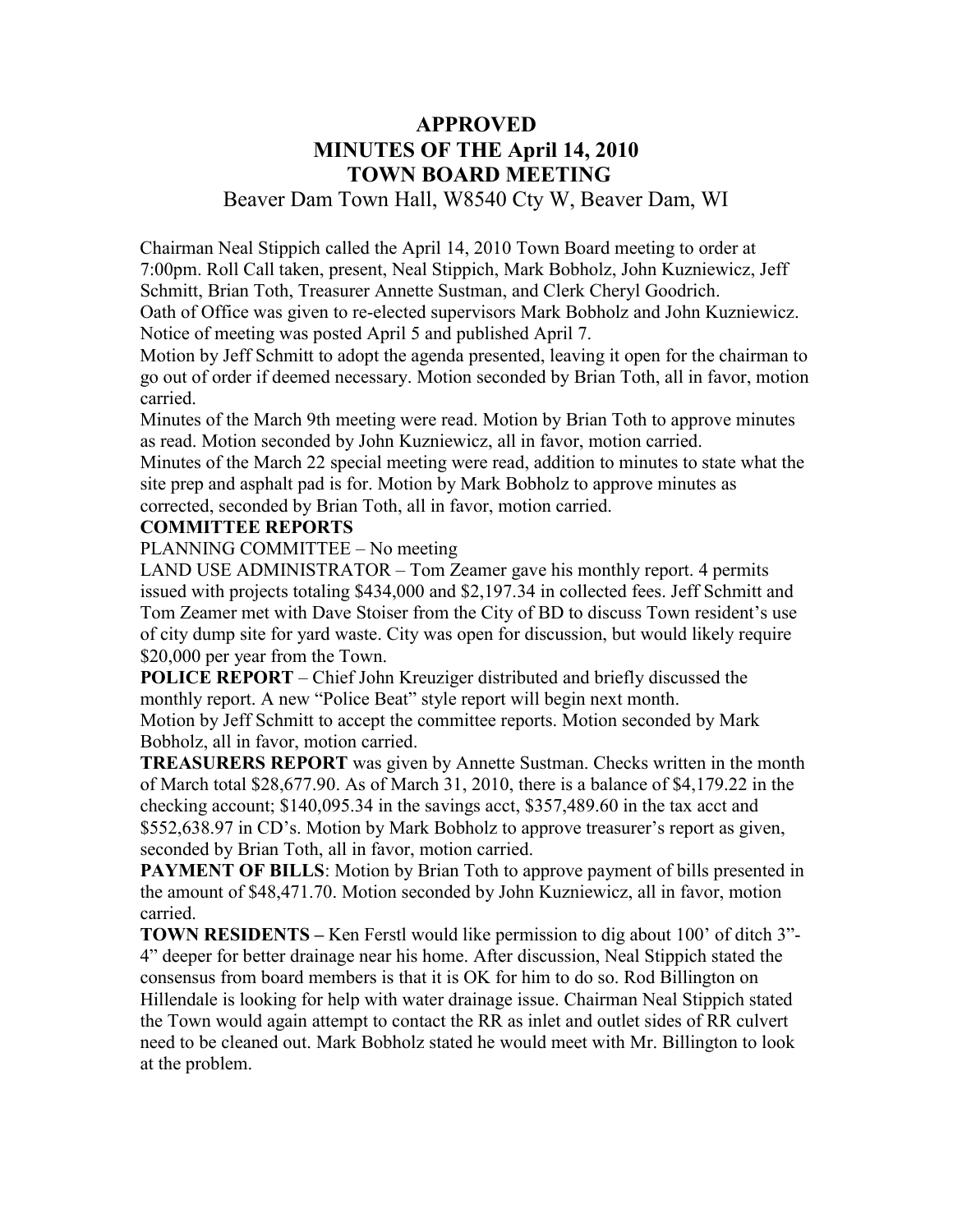#### **UNFINISHED BUSINESS**:

- 1. Retention area on Burns Rd Neal Stippich stated he had a conference with Mr. Hannan and Mr. Tilton and that litigation was in motion therefore would be no discussion.
- 2. Award Salt Storage, site prep and asphalt pad bids- Motion by Jeff Schmitt to award ClearSpan Option 1 with a fabric door. No Second. Motion by Brian Toth to award ClearSpan Option 1 building top with Weiser 12' walls. Motion seconded by Mark Bobholz, all in favor, motion carried. Storage facility Site prep – Motion by Neal Stippich to award job to Schmitt Challenges. Motion seconded by Brian Toth. In favor Neal Stippich, Brian Toth Mark Bobholz, John Kuzniewicz. Jeff Schmitt Abstain. Motion carried. Storage facility asphalt pad – Motion by John Kuzniewicz to award bid to General Asphalt with the 4" lift. Motion seconded by Mark Bobholz, all in favor, motion carried.

3. Class B Beer Lic. application from BD Bay Marina Corp. – After discussion, Motion by Brian Toth to table until May to gather more information. Motion seconded by Jeff Schmitt, all in favor, motion carried.

#### **New Business:**

- 1. Lawn Maint Bids No new bids were received. Tom's Lawn Care held 3 year contract with the Town reserving the right to review. Tom's Lawn Care will continue to do Lawn Care for the Town at \$60 per mowing per contract.
- 2. Truck Bids 1 bid from Capital City International was received. Motion by Brian Toth to purchase a truck from Capital City Int'l for \$75,900.00 + \$1,856.00 extended warranty, also to include a set of chains and disabling door locks. Motion seconded by Jeff Schmitt. 4 in favor, 1 nay, motion carried.
- 3. Road Weight limit Concern on truck traffic on and condition of Iron Rd. Question who has control of the access to Iron Rd from Hwy 151. Jeff Schmitt will find out. This will be tabled until May to gather more information.

**CLERKS REPORT – O**perators License applications from Kiersten Park Charlie Hutter and Debora Setzke. Motion by Neal Stippich to approve C Hutter and D Setzke. Motion seconded by Mark Bobholz, all in favor, motion carried. Motion by Neal Stippich to approve Kiersten Park pending a favorable background check. Motion seconded by Brian Toth, all in favor, motion carried.

WTAUTC Workshop April 24, 2010 in Fond du Lac on storm water requirements and increased DNR authority over high capacity wells. Neal Stippich would like to send Tom Zeamer in available.

Prevailing Wage Seminar – Clerk will look up information on website.

Chair & Supv. Reports- Mark Bobholz stated 100 ton of salt sill in Milw. Board agreed to bring salt and put it in the bin in parking lot. Mark will coordinate delivery with Roger for Tuesday morning. Jeff Schmitt will check with County for storage.

Invitation for staff appreciation luncheon at BD Country Club. Motion by Neal Stippich to send Clerk and Treasurer. Motion seconded by Mark Bobholz, 4 in favor, 1 nay, motion carried. Motion by Brian Toth to adjourn, second by Jeff Schmitt, all in favor, motion carried. Meeting adjourned 9:55pm.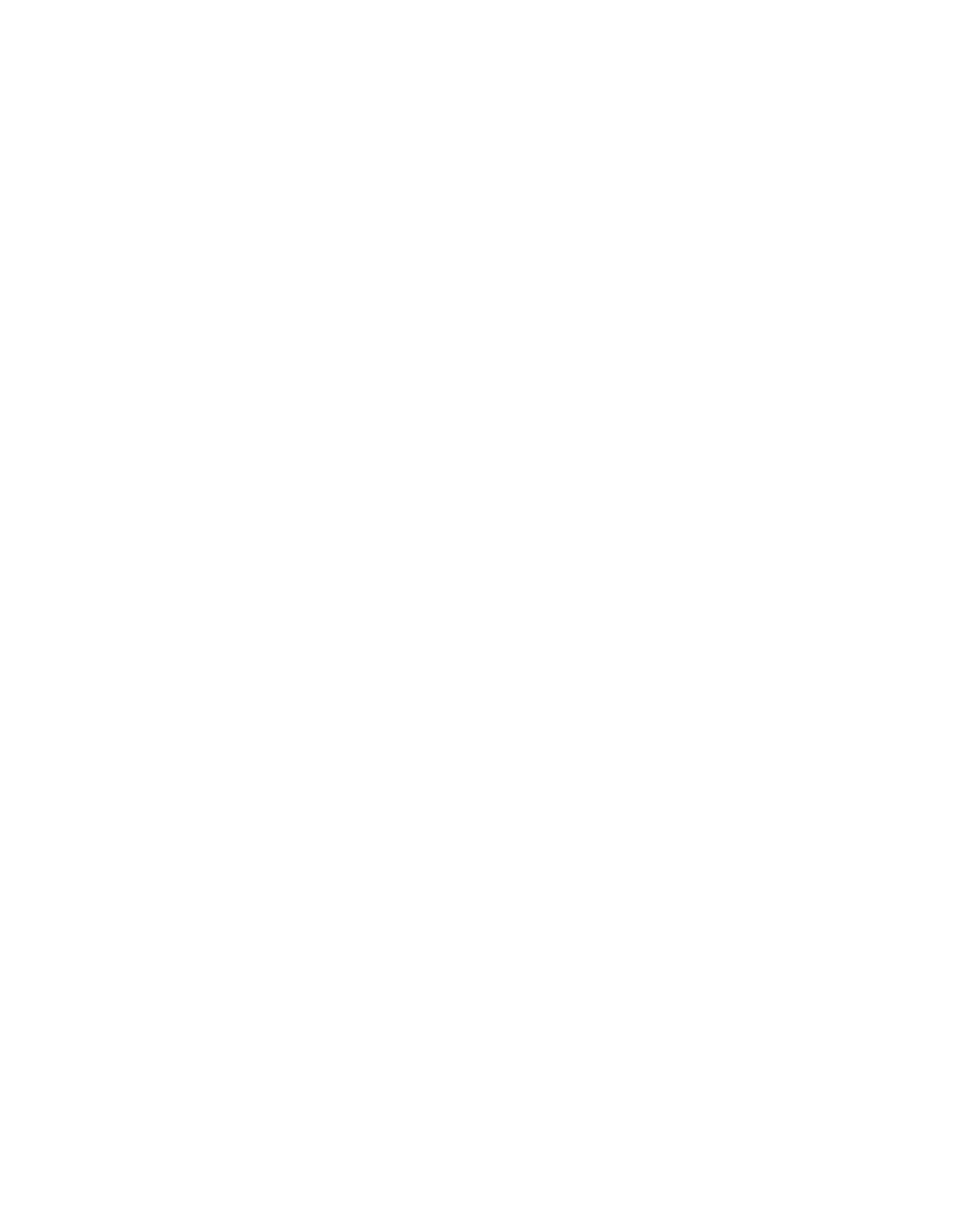# **APPROVED MINUTES OF THE May 11, 2010 TOWN BOARD MEETING**

### Beaver Dam Town Hall, W8540 Cty W, Beaver Dam, WI

Chairman Neal Stippich called the May 11, 2010 Town Board meeting to order at 7:00pm. Roll Call taken, present, Neal Stippich, Mark Bobholz, John Kuzniewicz, Jeff Schmitt, Brian Toth, Treasurer Annette Sustman, and Clerk Cheryl Goodrich. Notice of meeting was posted May 3 and published May 7. The amended notice was posted May 7.

Motion by Brian Toth to adopt the agenda presented, seconded by Jeff Schmitt, all in favor, motion carried.

Minutes of the April 14th meeting were read. Motion by Mark Bobholz to approve minutes with noted corrections. Motion seconded by Brian Toth, all in favor, motion carried.

#### **COMMITTEE REPORTS**

PLANNING COMMITTEE – No meeting

LAND USE ADMINISTRATOR – Tom Zeamer prepared a monthly report. 10 permits issued with projects totaling \$628,500 and \$3,764.32 in collected fees.

**POLICE REPORT** – Chief John Kreuziger distributed and briefly discussed the monthly Activity and Police Beat reports.

Motion by John Kuzniewicz to accept the committee reports. Motion seconded by Jeff Schmitt, all in favor, motion carried.

**TREASURERS REPORT** was given by Annette Sustman. Checks written in the month of April total \$28,748.36. As of April 30, 2010, there is a balance of \$5,636.52 in the checking account; \$135,902.88 in the savings acct, \$357,577.74 in the tax acct and \$552,638.97 in CD's. Motion by Brian Toth to approve treasurer's report as given, seconded by John Kuzniewicz, all in favor, motion carried.

**PAYMENT OF BILLS:** Motion by Jeff Schmitt to approve payment of bills presented in the amount of \$118,168.58. Motion seconded by Brian Toth, all in favor, motion carried.

#### **TOWN RESIDENTS –** None

#### **UNFINISHED BUSINESS**:

- 1. Class B Beer License Application for Beaver Dam Bay Marina Motion by John Kuzniewicz to deny the class B License. Motion seconded by Brian Toth. In favor, John Kuzniewicz, Neal Stippich, Brian Toth, Jeff Schmitt. Nay, Mark Bobholz. Motion carried.
- 2. Iron Rd access John Kuzniewicz met with Pete Thompson. The County is OK with closing off the 151/Iron Rd access. The Town can close the access thru the County at the Towns expense and following the formal procedure to vacate that portion of the road. Another option would be to post no truck traffic & make a formal request to the Co-op to direct their trucks to DE or post weight limits.

#### **New Business:**

1. Resolution #2010-1 Appointment of member to Airport Zoning Tech Advisory Committee – Motion by John Kuzniewicz to pass Resolution #2010-1 and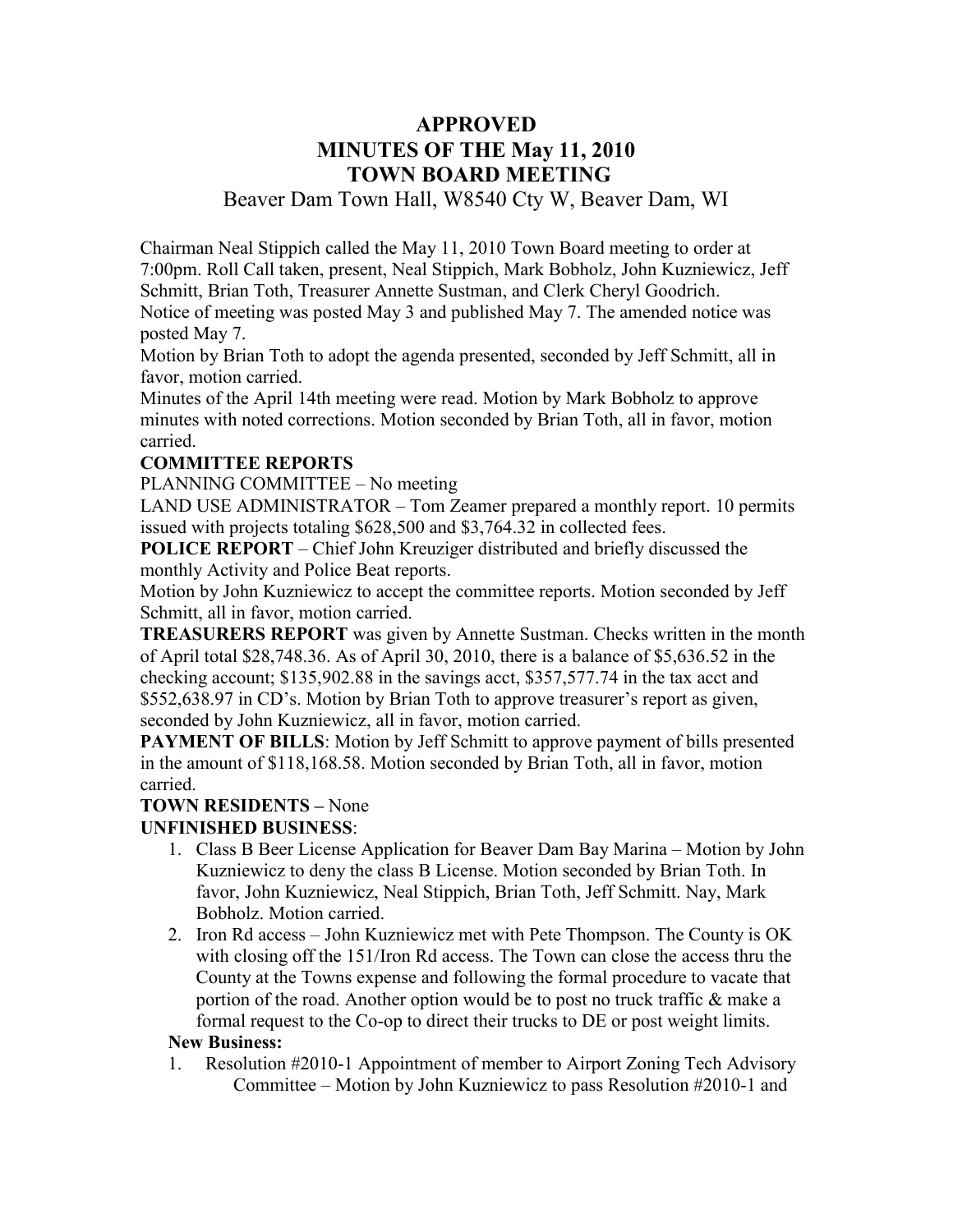appoint Neal Stippich to the committee. Motion seconded by Jeff Schmitt, all in favor, motion carried.

- 2. National Ave Motion by John Kuzniewicz to post National Ave with 35MPH and NO PARKING on both sides of the road. Motion seconded by Jeff Schmitt, all in favor, motion carried.
- 3. Truck Equipment Motion by John Kuzniewicz to instruct Brian Toth to create the spec list for the truck equipment. Motion seconded by Jeff Schmitt, all in favor, motion carried.
- 4. Roadside mowing Motion by Jeff Schmitt to get new tires on the tractor from Genes Tires. Motion seconded by John Kuzniewicz. In favor, Jeff Schmitt, John Kuzniewicz, Mark Bobholz, Brian Toth. Nay, Neal Stippich. Motion carried. Discussion on purchase on a new tractor/mower, a quote was received from Tiger at \$93,380.Other options to check into are rental prices or contracting out the mowing. Mark Bobholz will try to arrange for Demos from Tiger and Weyers.

**CLERKS REPORT – O**perators License applications from Michael Olmstead, Diane Cuff, Doris Ammacher, Kathryn Nicholas, Donna Koerner, Julie Forster, Brian Stegner, Jamie Prough, Carol Topper, Kristin Westover, Doreen Stange, Kyle Madden, Sandra Miller, Shelley Braun. Motion by John Kuzniewicz to approve operator license applicants. Motion seconded by Mark Bobholz, all in favor, motion carried. Meeting notice from WI DOT for US 151 Bypass.

**Chair & Supv. Reports**- Discussion on flood plain and the Towns option to change culverts and contact Montgomery Assoc.

Motion by Brian Toth to adjourn, seconded by Jeff Schmitt, all in favor, motion carried. Meeting adjourned 9:35pm.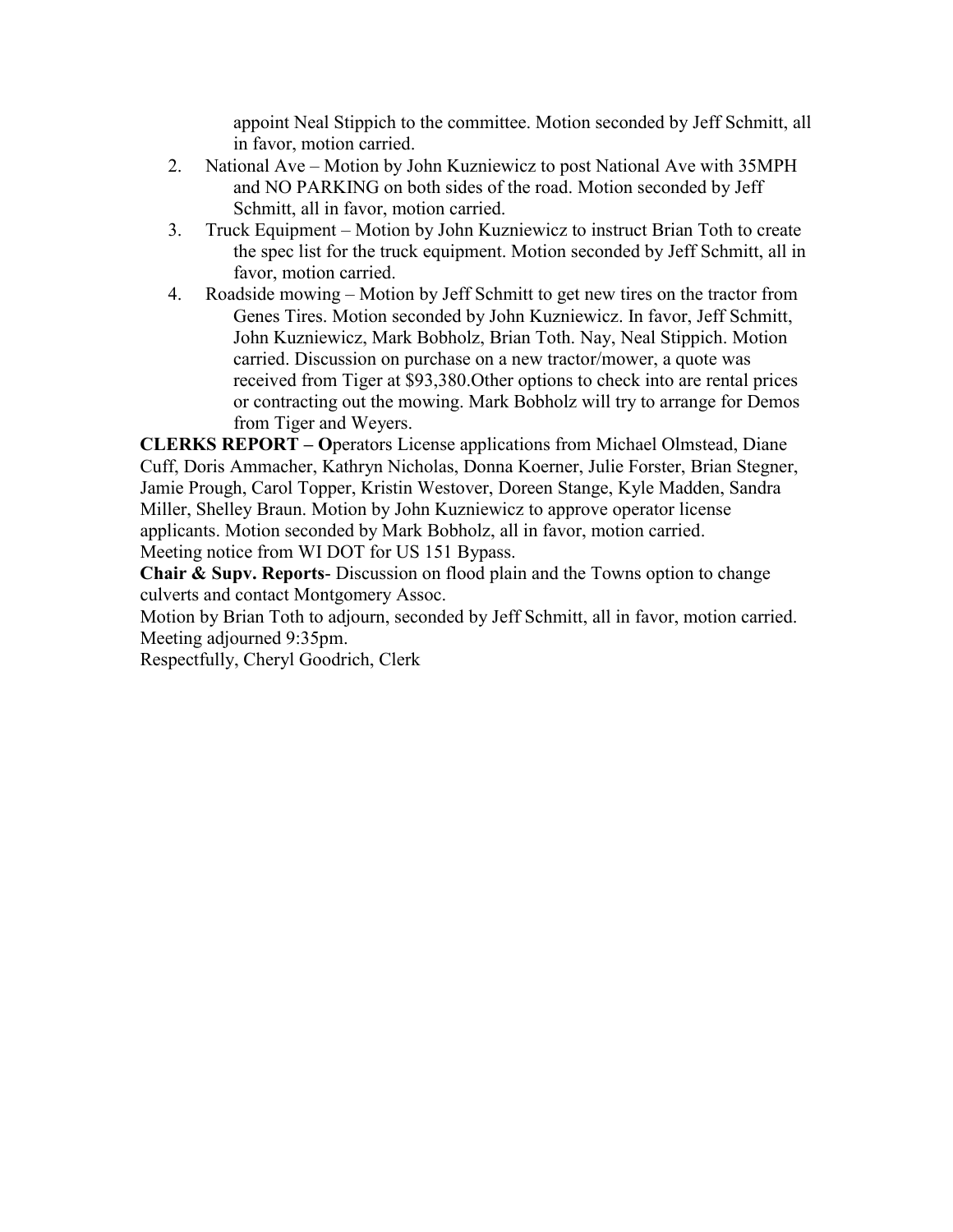# **MINUTES OF THE June 8, 2010 TOWN BOARD MEETING**

### Beaver Dam Town Hall, W8540 Cty W, Beaver Dam, WI

Chairman Neal Stippich opened the public hearing for anyone speaking for or against liquor license applications received. No one present to speak for or against. Chairman Neal Stippich called the June 8, 2010 Town Board meeting to order at 7:00pm. Roll Call taken, present, Neal Stippich, Mark Bobholz, John Kuzniewicz, Jeff Schmitt, Brian Toth, Treasurer Annette Sustman, and Clerk Cheryl Goodrich.

Notice of meeting was posted May 27 and published June 1, amended posted June 4. Motion by Brian Toth to adopt the agenda presented, giving the chairman the ability to move out of order if deemed necessary. Motion seconded by Mark Bobholz, all in favor, motion carried.

Minutes of the May 11th meeting were read. Motion by Mark Bobholz to approve minutes with noted corrections on #2 Iron Rd access should include option to post weight limit and the request to list corrections in the minutes. Motion seconded by Brian Toth, all in favor, motion carried.

#### **COMMITTEE REPORTS**

PLANNING COMMITTEE – No meeting

LAND USE ADMINISTRATOR – Tom Zeamer prepared a monthly report. 9 permits issued with projects totaling \$260,000 and \$935 in collected fees.

**POLICE REPORT** – Chief John Kreuziger distributed and briefly discussed the monthly Activity and Police Beat reports.

Motion by Jeff Schmitt to accept the committee reports. Motion seconded by John Kuzniewicz, all in favor, motion carried.

**TREASURERS REPORT** was given by Annette Sustman. Checks written in the month of May total \$109,210.45. As of May 31, 2010, there is a balance of \$7,533.94 in the checking account; \$35,556.64 in the savings acct, \$357,668.85 in the tax acct and \$552,638.97 in CD's. Motion by Mark Bobholz to approve treasurer's report as given, seconded by Brian Toth, all in favor, motion carried.

**PAYMENT OF BILLS:** Motion by Jeff Schmitt to approve payment of bills presented in the amount of \$39,471.09. Motion seconded by Brian Toth, all in favor, motion carried.

**TOWN RESIDENTS –** Ken Kelm ditching needed on private property. Tom Zeamer will look for easement or drainage way. Citizen complaint on noise from racetrack. Chief John Kreuziger will get a decibel reading and check with Tom Zeamer on the CUP. **UNFINISHED BUSINESS**:

- 1. Hiring of Montgomery Associates Motion by Neal Stippich to get legal counsel to review proposal submitted. Motion seconded by John Kuzniewicz. In favor, Neal Stipppich, John Kuzniewicz, Brian Toth and Mark Bobholz. Ney, Jeff Schmitt. This item to be added to the June 15 special meeting.
- 2. Award Truck equipment bid Bids are as follows: Casper  $\omega$  \$64,836 and Burke @ \$57,950. Motion by Neal Stippich to have Brian Toth review bids and report to the board at the June 15 Special meeting and award bid at that time. Motion seconded by John Kuzniewicz, all in favor, motion carried.

#### **New Business:**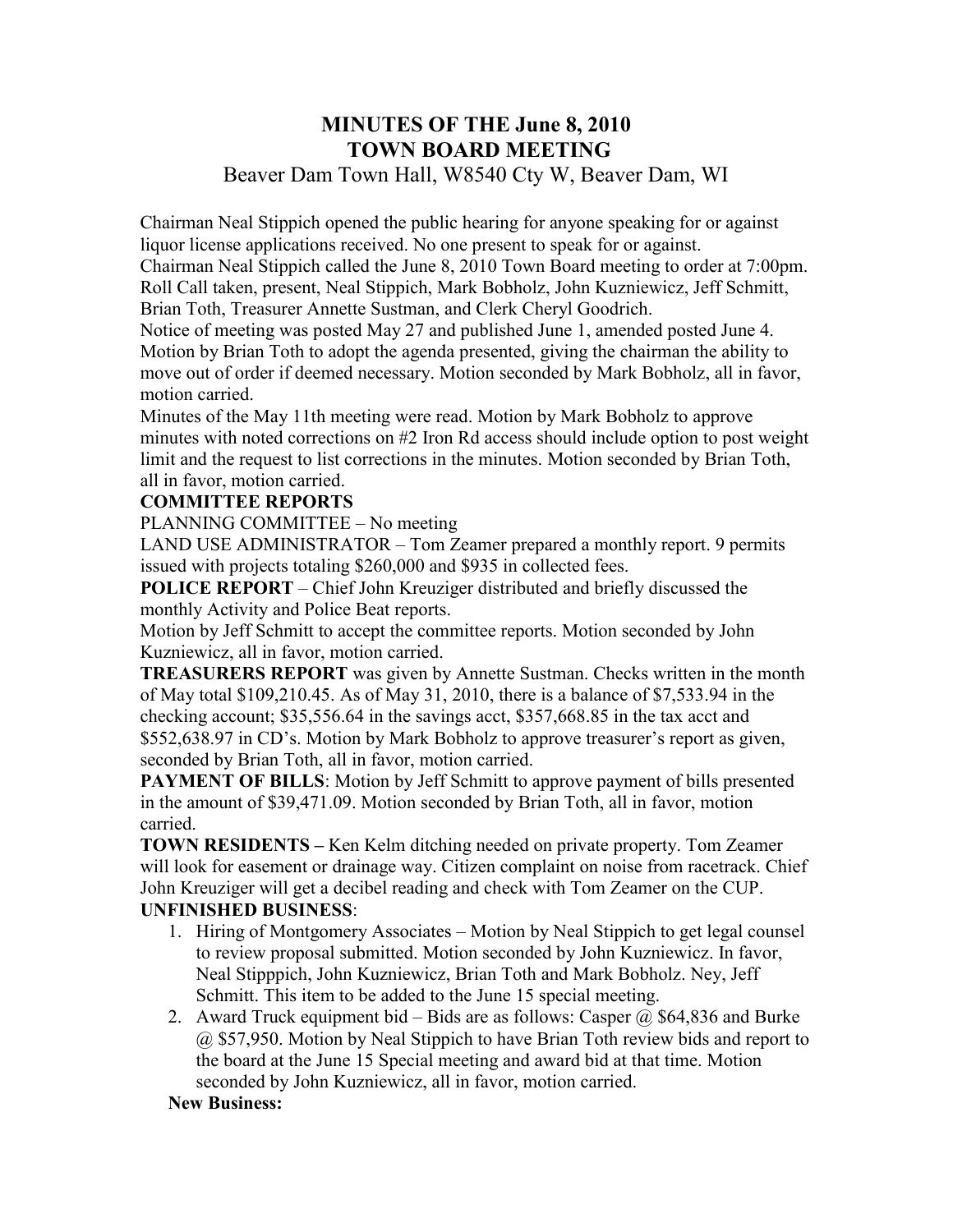- 1. Purchase of Computer Motion by Brian Toth to table to July meeting. Motion seconded by Mark Bobholz, all in favor, motion carried.
- 2. 2010 Road Project bids Bids are as follows: MSA Marlow Rd phase 1, \$2100, N Crystal Lk Rd , phase 2, \$2900. DesignTech, Marlow Rd, \$1250. Kunkel Engineering –(A) Marlow Rd, \$1500, (B-1)N. Crystal Lk Rd, \$990 (B2 & 3) - \$7900, Total \$10,390. General Engineering - task 1\$1700, Task 2A, \$2700, Task 2B, \$9850, Total \$14,250 Kunkel -

Motion by John Kuzniewicz to table awarding of bids until the June 15 special meeting. Motion seconded by Jeff Schmitt, all in favor, motion carried. Motion by Mark Bobholz to reject all bids for crackfill and sealcoating in order to ad chip seal and wedging, and accept resubmitted bids and award at the June 15 special meeting. Motion seconded by Brian Toth, all in favor, motion carried. Mr. Baade will respectfully hold his bid and resubmit at the June 15 meeting.

 3. Act on Liquor License applications - Class B Combination, Leipsic Tavern, JJR Jumpers, Mr. Madison's, Beaver Dam Golf Management, John's, Old Hickory Golf Club. Motion by Jeff Schmitt to approve Liquor licenses., seconded by Mark Bobholz, all in favor, motion carried. Class B Comb., Bayside Supper Club. Motion by Jeff Schmitt to approve Class B Comb license, seconded by Brian Toth, in favor, Neal Stippich, Mark Bobholz Brian Toth, Jeff Schmitt. John Kuzniewicz abstained. Motion carried. Class B Beer, Beaver Dam Conservationists. Motion by Neal Stippich to approve the Class b beer license, seconded by Mark Bobholz, all in favor, motion carried. Class A Combination, Simar Oil and Untied Cooperative. Motion by Neal Stippich to approve the class A Combination licenses, seconded by John Kuzniewicz, all in favor, motion carried. Class A Beer – Kwik Trip. Motion by John Kuzneiwicz to approve the Class A Beer, seconded by Jeff Schmitt, all in favor, motion carried. New Class A Beer, Beaver Dam Marina Corp. Motion by Mark Bobholz to approve the new class A Beer license, seconded by John Kuzneiwicz, all in favor, motion carried.

**CLERKS REPORT – O**perators License applications received from the following: See attached page. Motion by John Kuzniewicz to approve operator license applicants. Motion seconded by Brian Toth, all in favor, motion carried. The following operator's license applications received but have incomplete background checks: See attached list. Motion by Neal Stippich to approve pending favorable background checks. Motion seconded by Mark Bobholz, all in favor, motion carried. Request from clerk to attend the WI Municipal Clerks school in Green Bay July 11-16. Registration fee is \$450 plus hotel, mileage and meals. Motion by Mark Bobholz to approve clerk attending training school. Motion seconded by Brian Toth, all in favor, motion carried.

Motion by Brian Toth to adjourn, seconded by Jeff Schmitt, all in favor, motion carried. Meeting adjourned 9:25pm.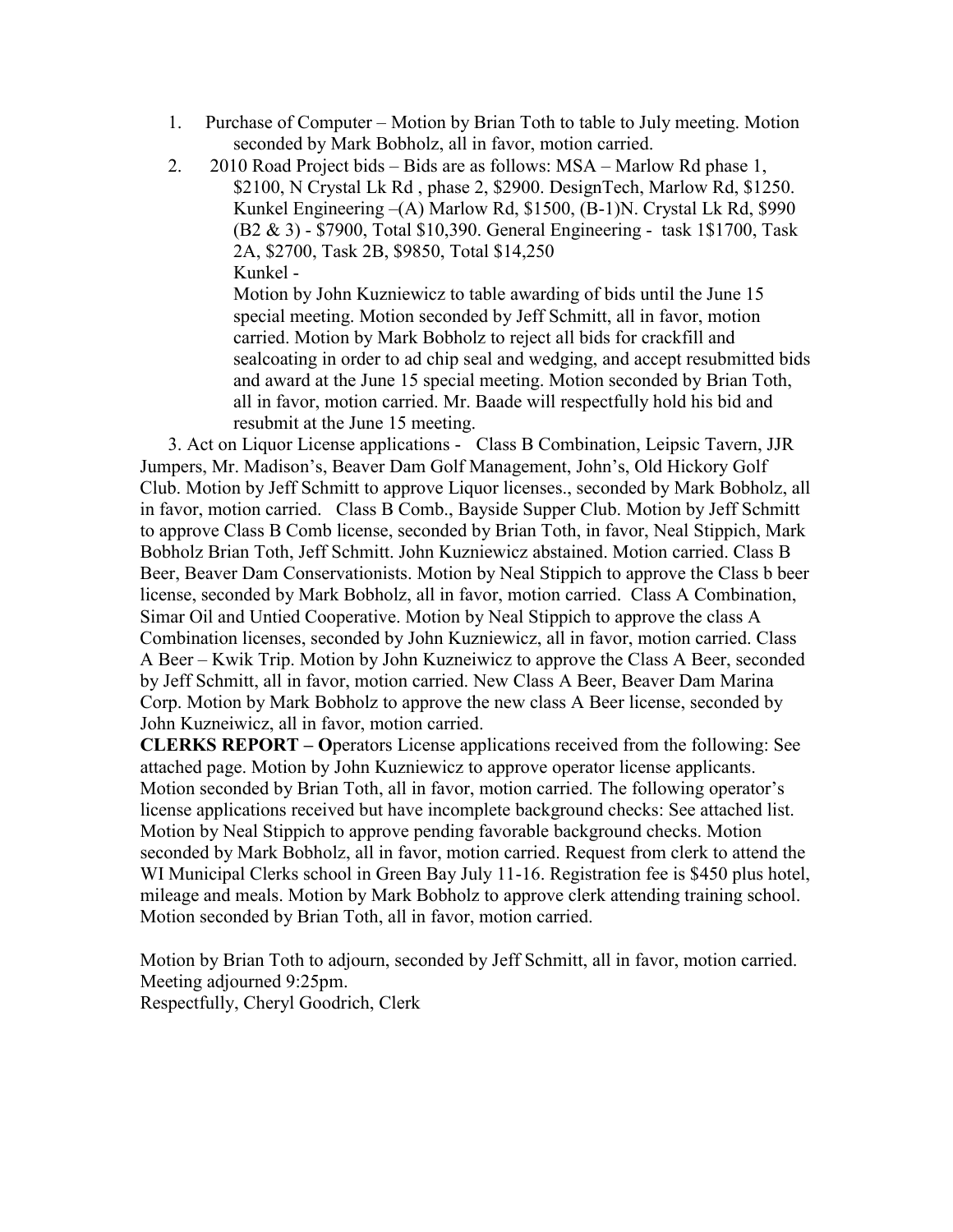# **Approved MINUTES OF THE July 6, 2010 TOWN BOARD MEETING**

### Beaver Dam Town Hall, W8540 Cty W, Beaver Dam, WI

Chairman Neal Stippich called the July 6, 2010 Town Board meeting to order at 7:00pm. Roll Call taken, present, Neal Stippich, Mark Bobholz, John Kuzniewicz, Jeff Schmitt, Brian Toth, Treasurer Annette Sustman, and Clerk Cheryl Goodrich.

Notice of meeting was posted June 29, published July 2, amended posted July 2.

Motion by Jeff Schmitt to adopt the agenda presented, giving the chairman the ability to move out of order if deemed necessary. Second by John Kuzniewicz, all in favor, motion carried.

Minutes of the June 8th meeting were read. Motion by Brian Toth to approve minutes as read. Second by Jeff Schmitt, all in favor, motion carried. Minutes of the June 15 Special meeting were read. Motion by Mark Bobholz to approve minutes as read. Second by John Kuzniewicz, all in favor, motion carried.

Discussion on culvert on Airport Rd. and request to urbanize Oak Ln. Mark Bobholz stated he would check on the size of the culvert needed on Airport Rd. Neal Stippich will inquire on how to urbanize a town road.

#### **COMMITTEE REPORTS**

PLANNING COMMITTEE – Minutes of the June 28 meeting were read by Tom Zeamer. Planning committee approved and recommends the Town Board approve changes to chapter 54 and 62, zoning and subdivision codes, dated 6-28-10.

LAND USE ADMINISTRATOR – Tom Zeamer presented a monthly report. 8 permits issued with projects totaling \$652,000 and \$3,827.53 in collected fees.

**POLICE REPORT** – Chief John Kreuziger distributed and briefly discussed the monthly Activity and Police Beat reports.

Motion by Brian Toth to accept the committee reports. Seconded by Mark Bobholz, all in favor, motion carried.

**TREASURERS REPORT -** Motion by Jeff Schmitt to excuse treasurer's report due to earlier meeting date and no bank statements had been received yet, requesting a full report at the August meeting. Seconded by Brian Toth, all in favor, motion carried.

**PAYMENT OF BILLS:** Motion by Jeff Schmitt to approve payment of bills presented in the amount of \$89,368.14. Seconded by Brian Toth, all in favor, motion carried. **TOWN RESIDENTS –** Herbie Lehner questioned closing of Hammer Rd. in regards to

the new Hwy 151 interchange. Neal Stippich will contact the DOT to arrange a meeting. **UNFINISHED BUSINESS**:

- 1. Hiring of Montgomery Associates Neal Stippich and Dan Prunuske met with Joe Giebel. Discussion on cost and effectiveness of MARS study and placement of salt storage. Motion by Neal Stippich to locate the salt storage facility in front of the Town Hall and continue with the study with MARS. Seconded by Brian Toth. In favor, Neal Stippich, Brian Toth, Jeff Schmitt and Mark Bobholz. Ney, John Kuzniewicz. Motion carried.
- 2. Engineering bids for N Crystal Lk Rd Motion by Brian Toth to award Kunkel Engineering the bid for phase B1  $\&$  B2 with the option of including B2 if the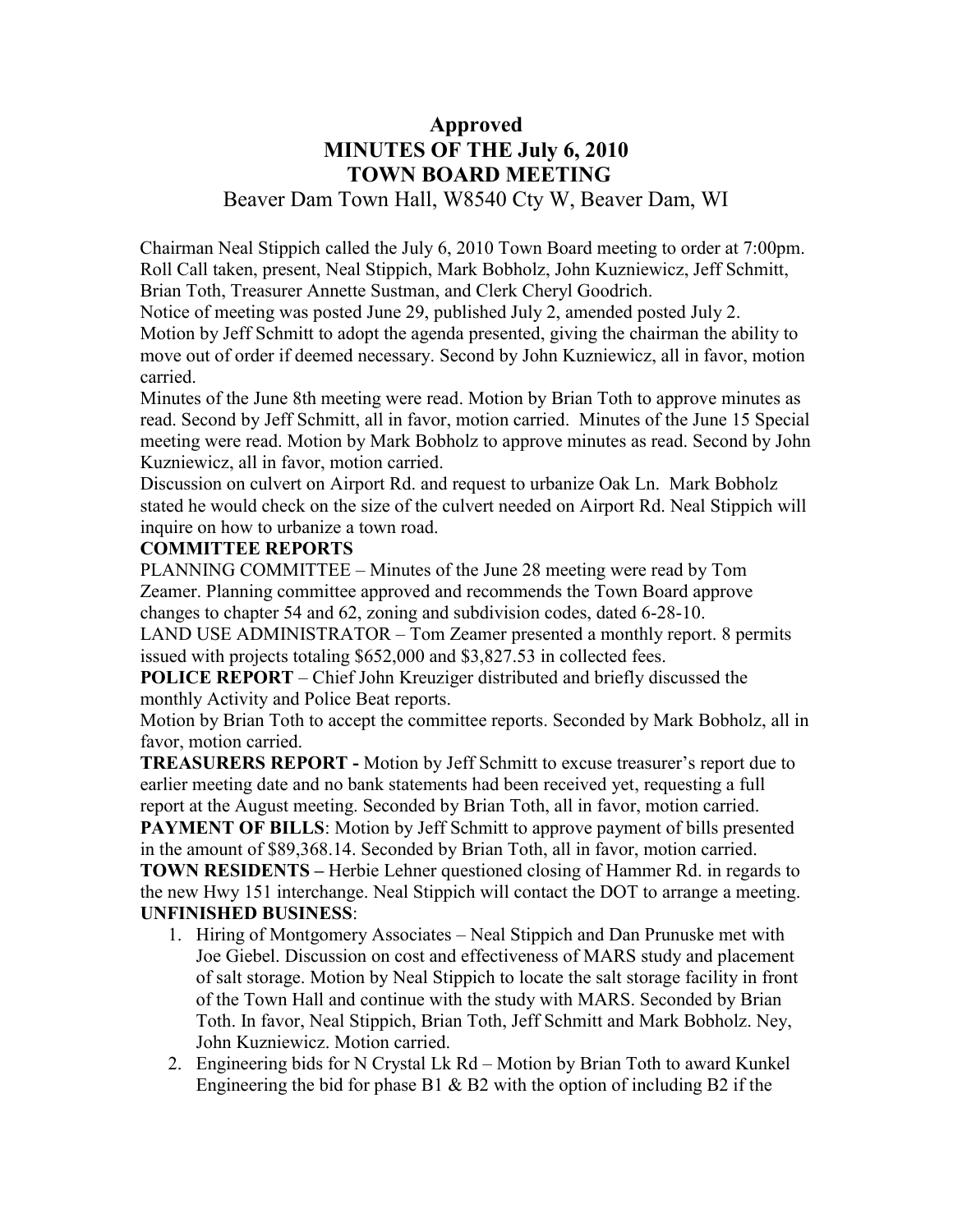feasibility study is approved by the board. Seconded by John Kuzniewicz, all in favor, motion carried.

3. Purchase of computer and software – price estimates for a computer are as follows: 1-Kiekhaefer Consulting at \$1,275 including 3 yr warranty, 3 yr next business day support, setup/installation, transfer of data and move existing computer to Chairman's office, **not** included is anti virus program. 2-Inter-Quest at \$1,423.20. Including a 1 yr warranty **not** included; anti virus, office 2007 basic, monitor, data transfer. TownHall software is \$1499.00 plus \$285 per year for 24/7 support and all updates. Motion by Mark Bobholz to purchase computer from Kiekhaefer Consulting and the software. Seconded by Brian Toth. After further discussion, in favor Brian Toth, Ney Mark Bobholz , Jeff Schmitt, Neal Stippich, John Kuzniewiz. Motion failed. Neal Stippich would like to get more information and items will be on August agenda.

#### **New Business:**

- 1. Green Valley Special Event License Darla Harper present for Green Valley. Motion by Mark Bobholz to approve the license with the addition of use of fencing and wrist bands and music to end at 11pm. Seconded by Brian Toth, all in favor. Motion carried.
- 2. Recommendation from Planning Committee to approve proposed changes to the zoning and subdivision codes – Motion by Neal Stippich to approve changes to the zoning and subdivision codes recommended by the planning committee. Second by Brian Toth, all in favor, motion carried.
- 3. Resolution #2010-4, To Designate No Parking on National Dr. and Resolution #2010-5 to Adopt Weight Limits on Iron Rd Motion by John Kuzniewicz to approve resolutions #2010-4 and #2010-5. Second by Mark Bobholz, all in favor, motion carried.

 4. Beaver Dam Lake Assoc. funding – Motion by Mark Bobholz to approve \$1500 donation to the Beaver Dam Lake Association. Second by Brian Toth, all in favor. Motion carried.

**CLERKS REPORT –** Letter received from Duane Braun on a home and yard that is in need of clean up on Hillendale Pkwy. Chairman request Tom Zeamer to look up what is in the Subdivision covenants for property maintenance.

John Kuzniewicz request Town involvement from Town in regards to health concern from lead mining taking place at the conservation club. Neal Stippich suggests he speak with the DNR and County Health officials.

Mark Bobholz stated in the near future, the Town will have approximately 8 hours of Demo time with a machete mower and a flail mower.

Grants Programs Conference – Motion by Mark Bobholz to send the Chairman to the conference. Second by Brian Toth, all in favor. Motion carried.

Motion by Brian Toth to adjourn, seconded by Jeff Schmitt, all in favor, motion carried. Meeting adjourned 10:30pm.

Respectfully Submitted by, Cheryl Goodrich, Clerk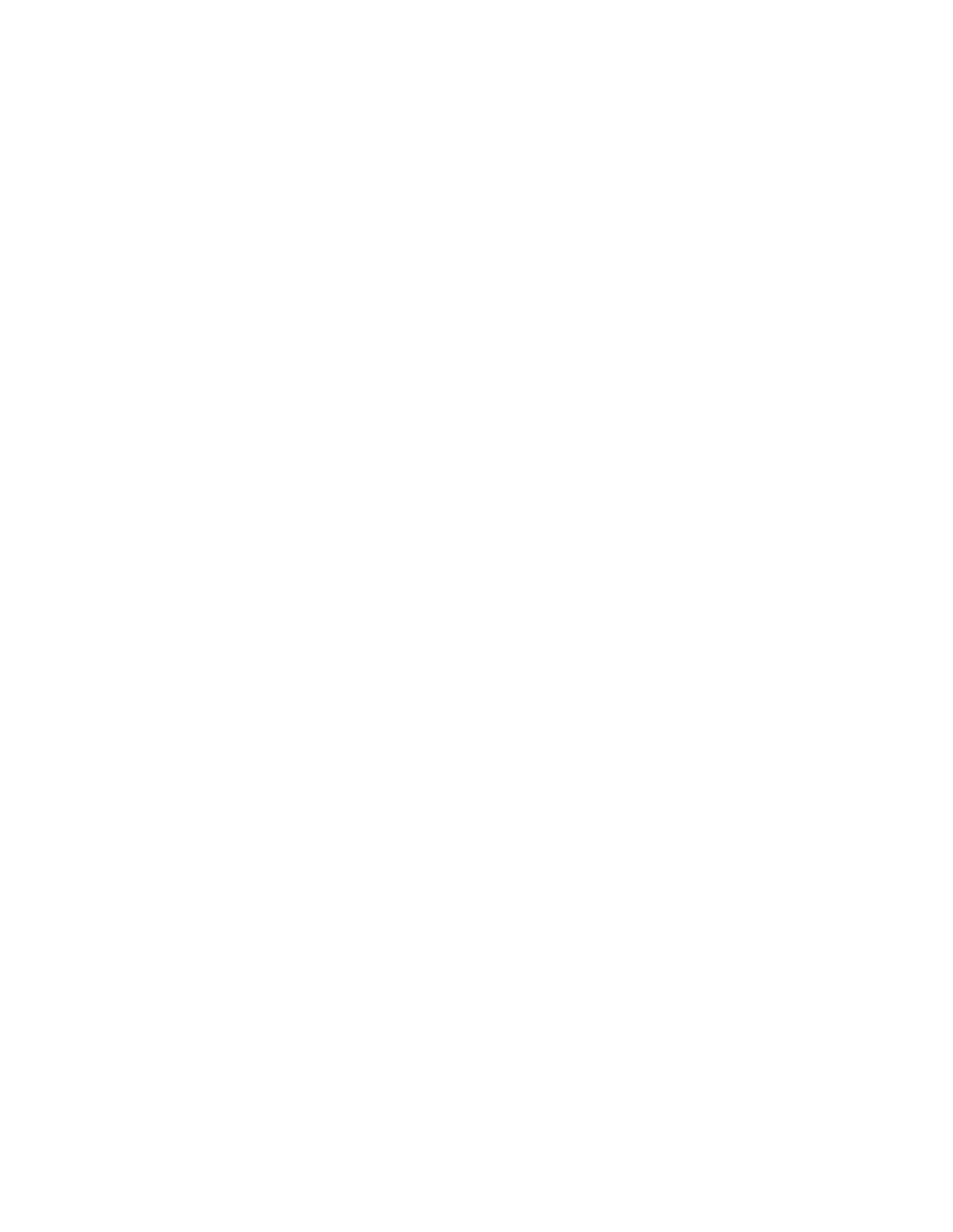# **Approved MINUTES OF THE August 10, 2010 TOWN BOARD MEETING**

Beaver Dam Town Hall, W8540 Cty W, Beaver Dam, WI

Chairman Neal Stippich called the Aug.10, 2010 Town Board meeting to order at 7:00pm. Roll Call taken, present, Neal Stippich, Mark Bobholz, John Kuzniewicz, Brian Toth, Treasurer Annette Sustman, and Clerk Cheryl Goodrich. Jeff Schmitt absent. Notice of meeting was posted Aug 3, published Aug 7, amended notice posted Aug. 9. Motion by Mark Bobholz to adopt the agenda presented, giving the chairman the ability to move out of order if deemed necessary. Second by Brian Toth, all in favor, motion carried.

Minutes of the July 6th meeting were read. Motion by Mark Bobholz to approve minutes with the following corrections;  $1<sup>st</sup>$  sentence June 8 change to July 6, unfinished business #3 add John Kuzniewicz to nay vote, Clerks report change 11 hours to 8 hours. Motion seconded by John Kuzniewicz, all in favor, motion carried.

#### **COMMITTEE REPORTS**

PLANNING COMMITTEE – No meeting

LAND USE ADMINISTRATOR – Tom Zeamer presented a monthly report with 5 permits issued. Projects totaling \$395,000 and fees collected of \$2,256.28. Tom questioned if town property zoning should be changed. After discussion, motion by Neal Stippich to apply for zoning change of Town Hall property from R1 to Commercial. Motion seconded by Mark Bobholz, all in favor, motion carried.

**POLICE REPORT** – Chief John Kreuziger distributed and briefly discussed the monthly Activity and Police Beat reports. Chief Kreuziger requests the Planning committee notify and review CUP for Beaver Dam Raceway.

Motion by John Kuzniewicz to accept the committee reports. Seconded by Brian Toth, All in favor, motion carried.

**TREASURERS REPORT -** Report given by Annette Sustman is as follows. As of June  $30<sup>th</sup>$  the balance of the checking acct is \$3,618.85, Savings acct, \$110,703.02, Tax acct \$292,775.06 and CD's \$498,513.12. As of July  $31<sup>st</sup>$  the checking balance is \$20,053.15, Savings acct. \$170,056.92, Tax acct \$229,837.23, and CD's at \$498,513.12. Motion by Brian Toth to approve the treasurers as given. Motion seconded by John Kuzniewicz, All in favor, motion carried.

**PAYMENT OF BILLS:** Motion by Brian Toth to approve payment of bills presented in the amount of \$83,117.91. Seconded by Mark Bobholz, all in favor, motion carried. **TOWN RESIDENTS** – Dale Maas of the BD Conservation Club was asking about the timing of the Marlow Rd project. A special meeting will be held Aug 23 at 7:00pm to discuss the issue. Ken Ferstl concerned with water issues on Zimmerman Dr. **UNFINISHED BUSINESS**:

- 1. Purchase of computer Motion by Neal Stippich to purchase a computer from Kiekhaefer Consulting LLC in the amount of \$1,375.00. Motion seconded by Brian Toth, all in favor, motion carried.
- 2. Purchase of TownHall software Motion by Neal Stippich to have a representative from TownHall software come for a demonstration of the software. Motion seconded by John Kuzniewicz, all in favor, motion carried.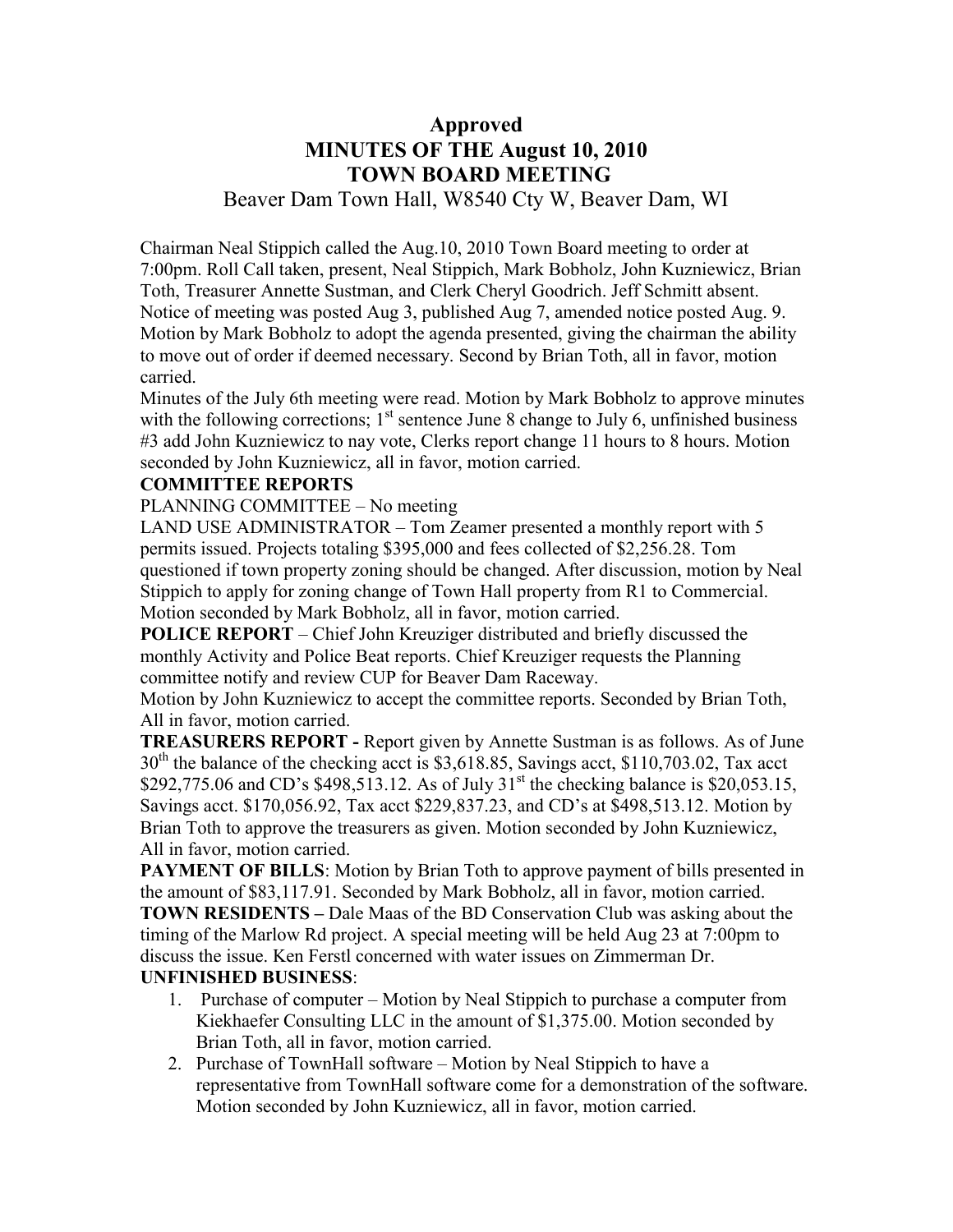3. Salt Storage – Motion by Mark Bobholz to include a  $4<sup>th</sup>$  side to the storage facility, to include a fabric door. Motion seconded by Brian Toth, all in favor, motion carried.

#### **New Business:**

- 1. Tree removal bids Beaver Tree service was the only bid received in the amount of \$2600. Motion by John Kuzniewicz to award Beaver Tree Service the following: Item A, #1 for \$400, Item B, #1 for \$600. Also to add \$200 for a dead tree on Shaw Hill Rd., flush cut stumps and complete within 60 days. Motion seconded by Mark Bobholz, all in favor, motion carried.
- 2. Fire Dept Radios FYI Fire Chief will be asking for new radios at the next Fire Assoc. meeting.

#### **Unfinished Business**

3. Enforcement of Court Order for Scott Sammon – Neal Stippich removed himself from the chair position and discussion. Acting Chair Mark Bobholz questioned Atty Karla Chase what the Town's options were. After discussion, Motion by Brian Toth to proceed with the Contempt of Court against Scott Sammon. Motion seconded by John Kuzniewicz, all in favor, motion carried.

**Clerk, Chair, Supervisors Report –** Roof leak continues above the storage room. Board will look at it in the near future. Sept meeting date conflicts with Primary election day. New Town Board meeting date is Thursday, Sept. 16. Clerk gave a report on the WMCA classes attended in July. Weight limit sign, remove bottom half, repair/new cutting edge needed for loader.

**Closed Session** – Motion by Mark Bobholz to recess to closed session. Motion seconded by Brian Toth. In favor, Neal Stippich, Mark Bobholz, Brian Toth, John Kuzniewicz. Motion Carried. Matter discussed in closed session is question weather to continue with litigation with Charlie Hammer on the water issue on Burns Rd. Present at Closed session, Atty Karla Chase, Neal Stippich, Brian Toth, John Kuzniewicz, Mark Bobholz and Clerk Cheryl Goodrich.

Motion by Brian Toth to reconvene to open session, seconded by John Kuzniewicz. In favor, Neal Stippich, John Kuzniewicz, Brian Toth and Mark Bobholz, motion carried. Motion by Mark Bobholz to adjourn, seconded by Brian Toth, all in favor, motion carried. Meeting adjourned 9:35pm.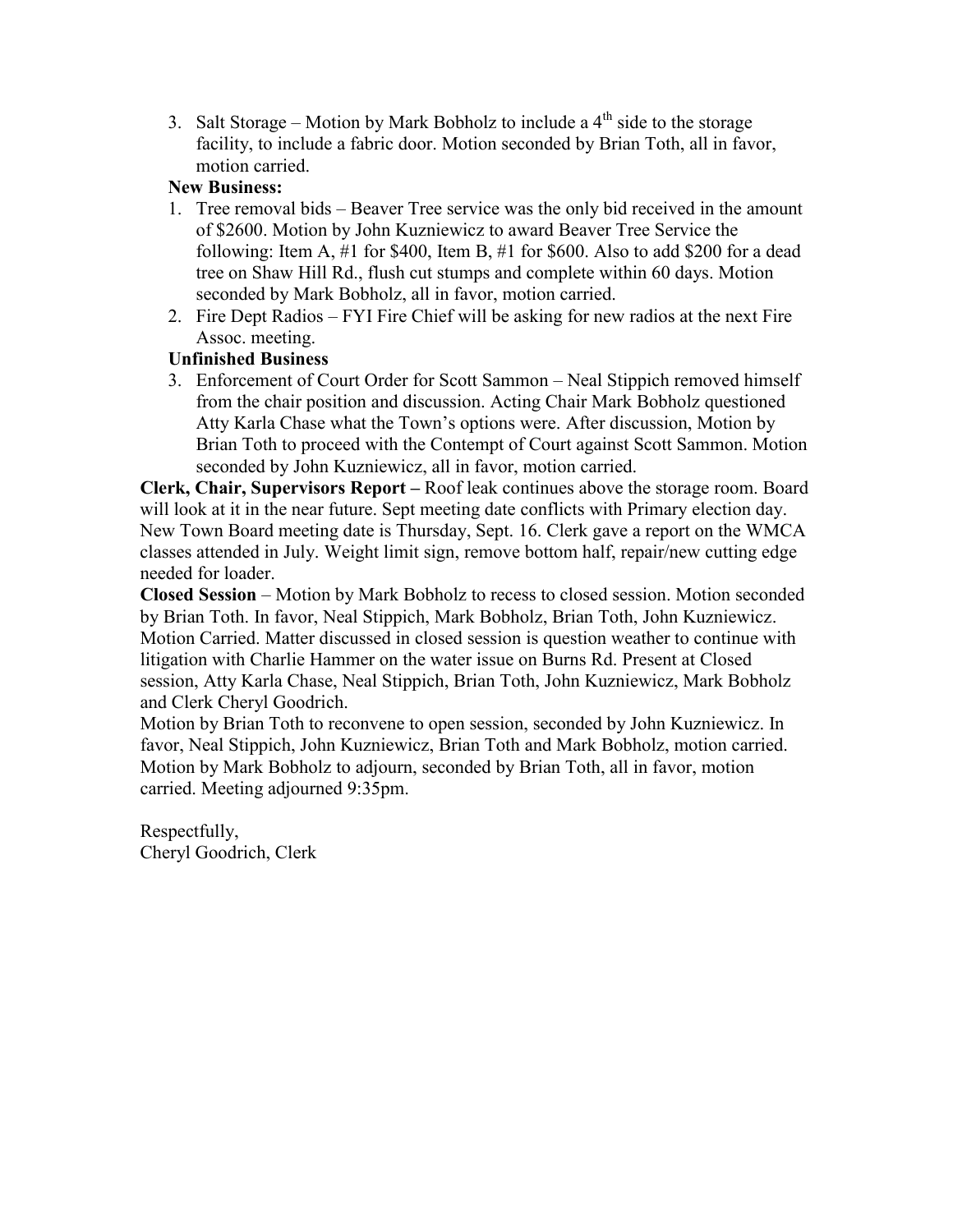# **Approved MINUTES OF THE September 16, 2010 TOWN BOARD MEETING**

Beaver Dam Town Hall, W8540 Cty W, Beaver Dam, WI

Chairman Neal Stippich called the Sept.16, 2010 Town Board meeting to order at 7:00pm. Roll Call taken, present, Neal Stippich, Mark Bobholz, John Kuzniewicz, Brian Toth, Treasurer Annette Sustman, and Clerk Cheryl Goodrich. Jeff Schmitt arriving during the reading of the minutes.

Notice of meeting was posted Sept 8, published Sept. 13.

Motion by Mark Bobholz to adopt the agenda presented. Second by Brian Toth, all in favor, motion carried.

Minutes of the Aug 10th meeting were read. Motion by John Kuzniewicz to approve minutes as read. Seconded by Brian Toth, all in favor, motion carried. Minutes of the Aug  $16<sup>th</sup>$  and  $23<sup>rd</sup>$  meetings were read. Motion by Brian Toth to approve Aug 16 and 23 minutes with the following correction in the Aug  $23<sup>rd</sup>$  minutes; clarifying road dimensions. Seconded by John Kuzniewicz, all in favor, motion carried.

#### **COMMITTEE REPORTS**

PLANNING COMMITTEE – No meeting

LAND USE ADMINISTRATOR – Clerk distributed the monthly report prepared by Tom Zeamer.

**POLICE REPORT** – Chief John Kreuziger distributed and briefly discussed the monthly Activity and Police Beat reports.

Motion by Brian Toth to accept the committee reports. Seconded by Mark Bobholz, All in favor, motion carried.

**TREASURERS REPORT -** Report given by Annette Sustman is as follows. As of Aug 31st the balance of the checking acct is \$2,817.21, Savings acct, \$234,440.64, Tax acct \$229,895.79, CD's, \$498,513.12. Motion by Mark Bobholz to approve the treasurers as given. Motion seconded by Brian Toth, all in favor, motion carried.

**PAYMENT OF BILLS:** Motion by Mark Bobholz to approve payment of bills presented in the amount of \$43,069.74. Seconded by Brian Toth, in favor Mark Bobholz, Brian Toth, John Kuzniewicz, Neal Stippich. Abstain, Jeff Schmitt, motion carried.

**TOWN RESIDENTS –**Dan Stern, request a collection site for yard waste. Ken Kelm questioned a water drainage issue because of a filled in ditch area.

#### **UNFINISHED BUSINESS**:

- 1. Purchase of TownHall software Motion by Neal Stippich to stay with QuickBooks. Seconded by John Kuzniewicz. In favor, Neal Stippich, John Kuzniewicz, Jeff Schmitt. Ney, Mark Bobholz, Brian Toth. Motion carried.
- 2. Salt Storage Permits needed from Town, County and possibly the state. Motion by Mark Bobholz to put the project on hold until 2011. Seconded by Neal Stippich. In favor, Neal Stippich, Mark Bobholz, John Kuzniewicz, Jeff Schmitt. Ney Brian Toth, motion carried.

#### **New Business:**

1. Present Kunkel feasibility study of N Crystal Lk Rd – Neal Stippich will present this next month.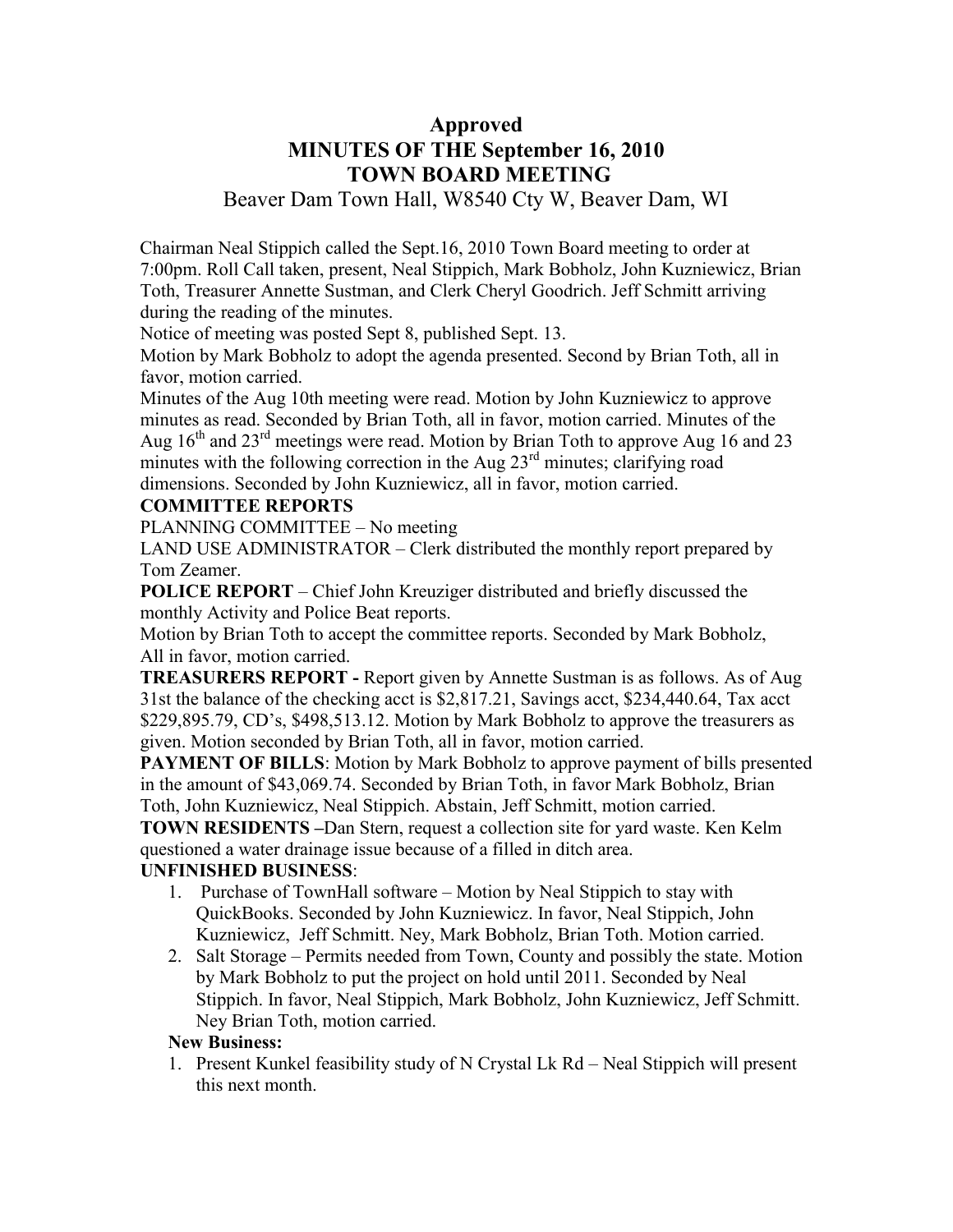- 2. Adopt Code of Ordinances 2010-1 Motion by Jeff Schmitt to adopt Code of Ordinances 2010-1 and publish as required. Seconded by Brian Toth, all in favor, motion carried.
- 3. Removal of tree in ROW on Thompson Rd Brian Toth will determine if the tree is in ROW or on private land.
- 4. Send Delegate to WTA Convention Anyone wishing to attend, inform clerk to send in registration.

**Clerk, Chair, Supervisors Report –** Operator license applications received from Kelly Donaldson, Samantha Westphal, Debra Reuterskiold and James Matosky. Background checks completed and passed. Motion by John Kuzniewicz to approve the above listed operator license. Seconded by Jeff Schmitt, all in favor, motion carried. Question of validity of a check received from Darci Braun. Clerk will consult with Atty Jackie Wolter. Neal Stippich received the new contract from the Dodge Cty Humane Society; this will be on the Oct. agenda. Question on necessity of passing a no smoking ordinance in order to uphold State Stats. Mark Bobholz will check on radio grants for the trucks. Motion by John Kuzniewicz to adjourn, seconded by Jeff Schmitt, all in favor, motion carried. Meeting adjourned 9:45pm.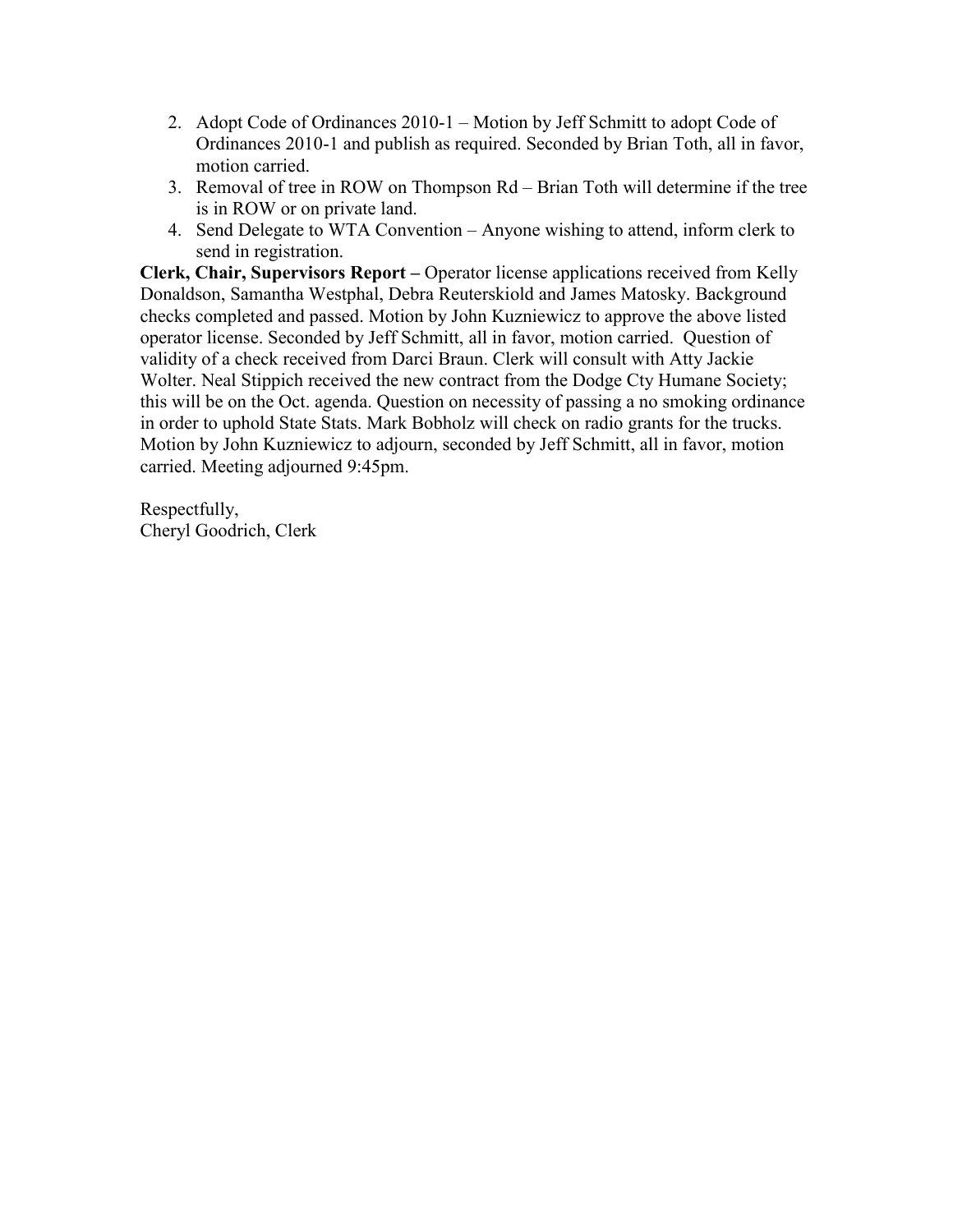# **Approved MINUTES OF THE October 12, 2010 TOWN BOARD MEETING**

### Beaver Dam Town Hall, W8540 Cty W, Beaver Dam, WI

Chairman Neal Stippich called the Oct.12, 2010 Town Board meeting to order at 7:10pm. Roll Call taken, present, Neal Stippich, Mark Bobholz, Jeff Schmitt, John Kuzniewicz, Brian Toth, Treasurer Annette Sustman, and Clerk Cheryl Goodrich.

Notice of meeting was posted Oct. 5, published Oct. 8.

Motion by Jeff Schmitt to adopt the agenda presented, allowing the chair to go out of order if necessary. Second by Mark Bobholz, all in favor, motion carried.

Minutes of the Sept. 16th meeting were read. Motion by Brian Toth to approve minutes with correction of spelling out names vs. initials. Seconded by John Kuzniewicz, all in favor, motion carried. Minutes of the Sept. 28 meeting were read. Motion by Brian Toth to approve with correction of spelling out names and list type of permit acquired by the County. Seconded by Mark Bobholz, all in favor, motion carried.

#### **COMMITTEE REPORTS**

PLANNING COMMITTEE – No meeting

LAND USE ADMINISTRATOR – Tom Zeamer distributed and briefly discussed the monthly report. Two permits were issued, with \$176.00 in fees collected.

**POLICE REPORT** – Chief John Kreuziger distributed and briefly discussed the monthly Activity and Police Beat reports.

Motion by Brian Toth to accept the committee reports. Seconded by Mark Bobholz, All in favor, motion carried.

**TREASURERS REPORT -** Report given by Annette Sustman is as follows. As of Sept. 30th the balance of the checking acct is \$3,695.47, Savings acct, \$215,456.82, Tax acct \$229,952.48, CD's, \$498,513.12. Motion by Mark Bobholz to allow the treasurer to move monies from a CD to the savings account for the balance of the truck equipment and approve the treasurer report as given. Motion seconded by Brian Toth, all in favor, motion carried.

**PAYMENT OF BILLS:** Motion by Jeff Schmitt to approve payment of bills presented in the amount of \$172,076.35. Seconded by Brian Toth, all in favor, motion carried. **TOWN RESIDENTS –**Dennis Giese present to question why Dan Huebner from General engineering called him on his properties on Sunset Blvd. Those properties are deemed and posted uninhabitable. He was informed that he must obtain county and town permits before any work can be done on those properties and inspections are required. Earl Voigt present to request equal ditch mowing on Thompson Rd.

#### **UNFINISHED BUSINESS**:

- 1. Kunkel's feasibility study of N Crystal Lk Rd presentation was given. Mark Bobholz will get a traffic count on that road and Kunkel will check for grant availability for the Nov. meeting.
- 2. Removal of tree on Thompson Rd Al Matuszeski cleaned up what was in the ditch. Motion by John Kuzniewicz to contact Beaver Tree Service to take off limbs hanging in road right of way. Seconded by Mark Bobholz, all in favor, motion carried.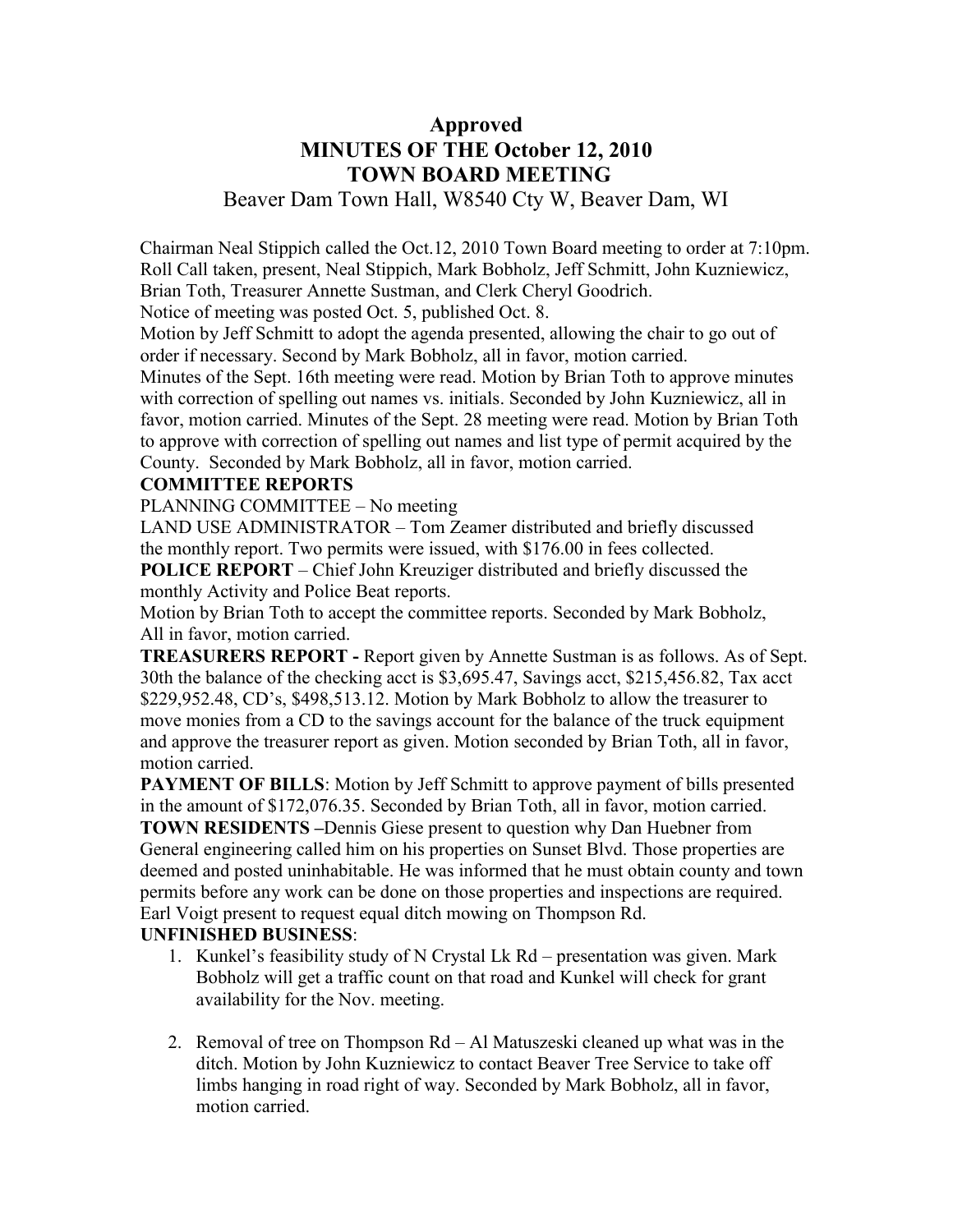- 3. Salt Storage Facility Neal will follow up with Terry Berglund for a new proposal
- 4. Marlow Rd construction A formal agreement/ Memorandum of Understanding, was received from Dan McDermott of the Beaver Dam Conservationists. Motion by Brian Toth to accept the Memorandum of Understanding and begin the project. Motion seconded by Mark Bobholz, in favor, Neal Stippich, Mark Bobholz, Brian Toth, John Kuzniewicz. Jeff Schmitt abstain. Motion carried. Motion by Brian Toth to authorize Neal Stippich to sign the Memorandum of Understanding. Motion seconded by Mark Bobholz, all in favor, motion carried.

#### **New Business:**

- 1. Dodge County Humane Society Dog Contract Motion by Mark Bobholz to approve the 2011 Dogs Only contract and to include that they must have a town officers approval to pursue a dog at large. Motion seconded by Brian Toth, all in favor, motion carried.
- 2. Town Web site The clerk informed the board that the current web designer, Graig Kasten, is no longer available to finish the website. Clerk has a proposal from TownWeb Design and will get a proposal from InterQuest.

**Clerk, Chair, Supervisors Report –** Operator license application received from Diane Manegold**.** Background check completed and passed. Motion by Jeff Schmitt to approve the above listed operator license. Seconded by John Kuzniewicz, all in favor, motion carried. Question of validity of a check received from Darci Braun. Clerk will consult with Atty Jackie Wolter. Advice received from Attorney Jackie Wolter is it would be OK to endorse check Town of Beaver Dam and deposit as we would normally. Motion by Jeff Schmitt to approve endorsing and depositing of check received from Darci Braun. Motion seconded by Mark Bobholz, all in favor, motion carried. Clerk received a Material Requisition form for the Dodge Cty. Hwy. Dept. It will be on file in the clerk's office and in the shop. Farmland Preservation/AEA meeting Nov.  $8<sup>th</sup>$ , 12:30pm at the Administration building. 2009 Audit report distributed as prepared by

G M Hietpas CPA, LLC. John Kuzniewicz talked with Jim Odegar from the WI DOT, Jim stated that the city of Beaver Da requests that the new Hwy 151 bridge, located in the Town of BD, be a decorative bridge, like those near Waupun. Because it is a special request from the City of Beaver Dam, it is the city that is responsible for the maintenance of the decorative aspect of the bridge.

Budget meeting set for Thursday, Oct 21, 7pm.

Chairman will follow up with Terry Berglund and invite bids for 60'X40', less than 50,000 cubic ft. salt storage package.

Motion by Jeff Schmitt to adjourn, seconded by Brian Toth, all in favor, motion carried. Meeting adjourned 9:40pm.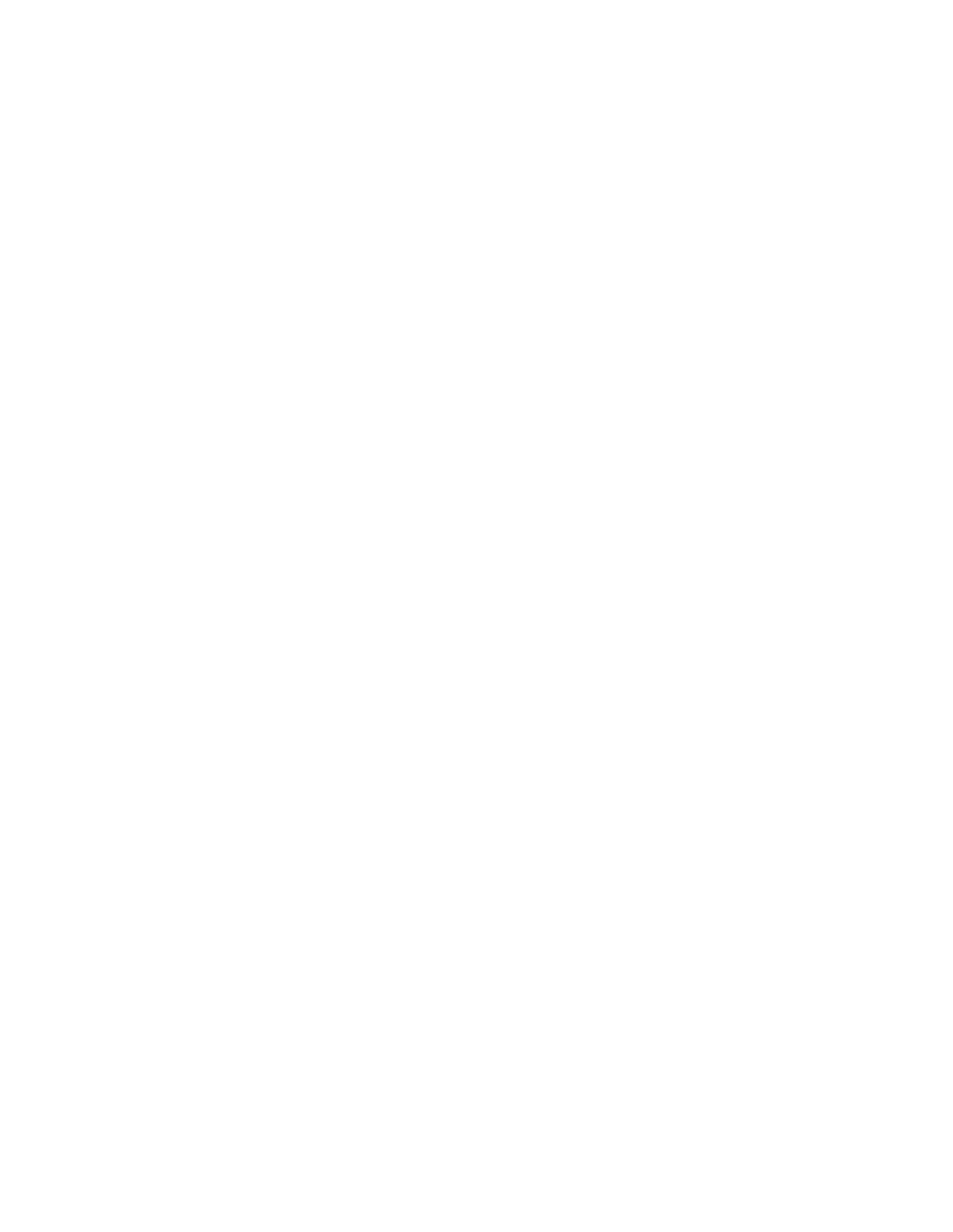## **Approved MINUTES OF THE November 9, 2010 TOWN BOARD MEETING**

### Beaver Dam Town Hall, W8540 Cty W, Beaver Dam, WI

Chairman Neal Stippich called the Nov. 9, 2010 Town Board meeting to order at 7:00pm. Roll Call taken, present, Neal Stippich, Mark Bobholz, John Kuzniewicz, Brian Toth, Treasurer Annette Sustman, and Clerk Cheryl Goodrich will be arriving late.

Notice of meeting was posted Nov. 3, published Nov. 6. Motion by Mark Bobholz to adopt the agenda presented. Second by Brian Toth, all in

favor, motion carried.

Discussion on options by Kunkle Engineering for N Crystal Lk Rd. Inquire if more funds are available from the county and discussed traffic count.

Minutes of the Oct. 12th meeting were read. Motion by Mark Bobholz to approve minutes with one correction, adding cubic ft. for salt storage. Seconded by John Kuzniewicz, all in favor, motion carried.

#### **COMMITTEE REPORTS**

PLANNING COMMITTEE – No meeting

LAND USE ADMINISTRATOR – Tom Zeamer distributed the monthly report. Ten permits were issued, with \$1009.50 in fees collected. Issues discussed were Ken Kelm water issue and Scott Sammon violations will be turned over to Attorney Karla Chase. BOARD OF APPEALS – No meeting

**POLICE REPORT** – Chief John Kreuziger distributed and briefly discussed the monthly Activity and Police Beat reports.

Motion by Brian Toth to accept the committee reports. Seconded by John Kuzniewicz, all in favor, motion carried.

**TREASURERS REPORT -** Report given by Annette Sustman is as follows. As of Oct. 31st the balance of the checking acct is \$7,791.08, Savings acct, \$282,037.82, Tax acct \$49,980.36, CD's, \$472,213.96. Motion by John Kuzniewicz to approve report as given. Motion seconded by Brian Toth, all in favor, motion carried.

**PAYMENT OF BILLS:** Motion by John Kuzniewicz to approve payment of bills presented in the amount of \$75,292.21 with the exception of clerk election pay. Seconded by Neal Stippich, all in favor, motion carried.

Clerk, Cheryl Goodrich arrives.

**TOWN RESIDENTS –** Ken Ferstl present on water issues on Zimmerman Dr. The Town will not pursue any further action on Zimmerman Dr. Residents may hire an engineer at their own expense. Motion by John Kuzniewicz to put this on the December agenda. Seconded by Brian Toth, all in favor, motion carried.

#### **UNFINISHED BUSINESS**:

- 1. Salt storage Terry Bergland presented a price quote. Price breakdown is needed separating delivery, install and top. Terry will have numbers to clerk Wednesday and we will set up a special meeting at that time.
- 2. Kunkel nothing new
- 3. Town web site Quote from Interquest, \$1,297.65. Quote from Town Web Design, \$809.00. Motion by Mark Bobholz to approve Town web Design for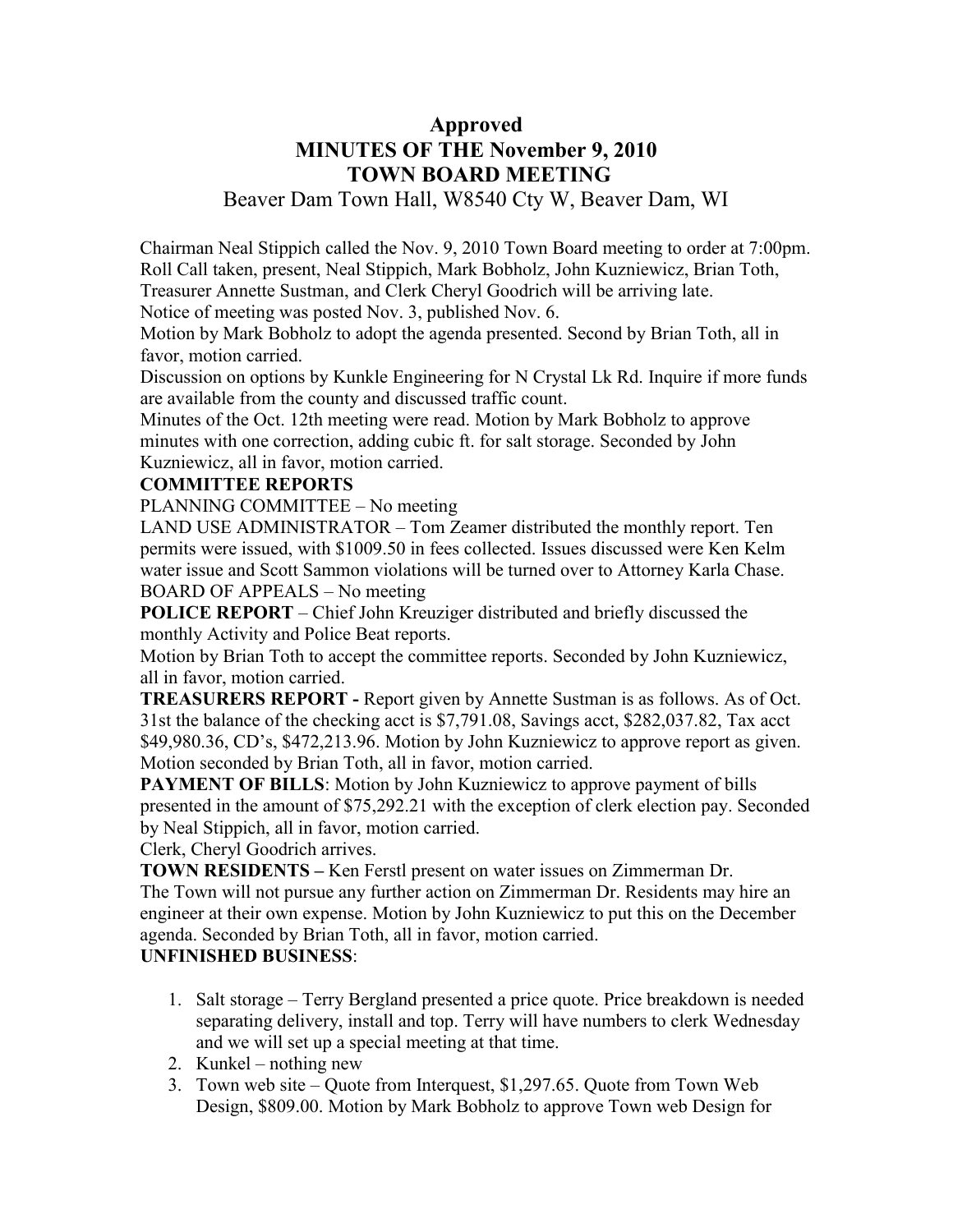design, maintenance and hosting of the town web site. Motion seconded by Brian Toth. All in favor, motion carried.

#### **New Business: None**

**Clerk, Chair, Supervisors Report –** Operator license application received from Bethany Milan and Charlotte Toth. Motion by Mark Bobholz to approve operator's license with approved background checks. Motion seconded by John Kuzniewicz, in favor Mark Bobholz, John Kuzniewicz, Neal Stippich, Brian Toth abstain, motion carried. Clerk presented minutes of May 13, 2008 stating motion made by Neal Stippich to set Clerk salary at \$21,600 for all statutory required work plus election pay. Therefore, election pay may not be withheld.

Motion by Mark Bobholz to adjourn, seconded by John Kuzniewicz, in favor John Kuzniewicz, Neal Stippich, Brian Toth, nay Mark Bobholz, motion carried. Meeting adjourned 9:05pm.

Respectfully, Annette Sustman and Cheryl Goodrich, Clerk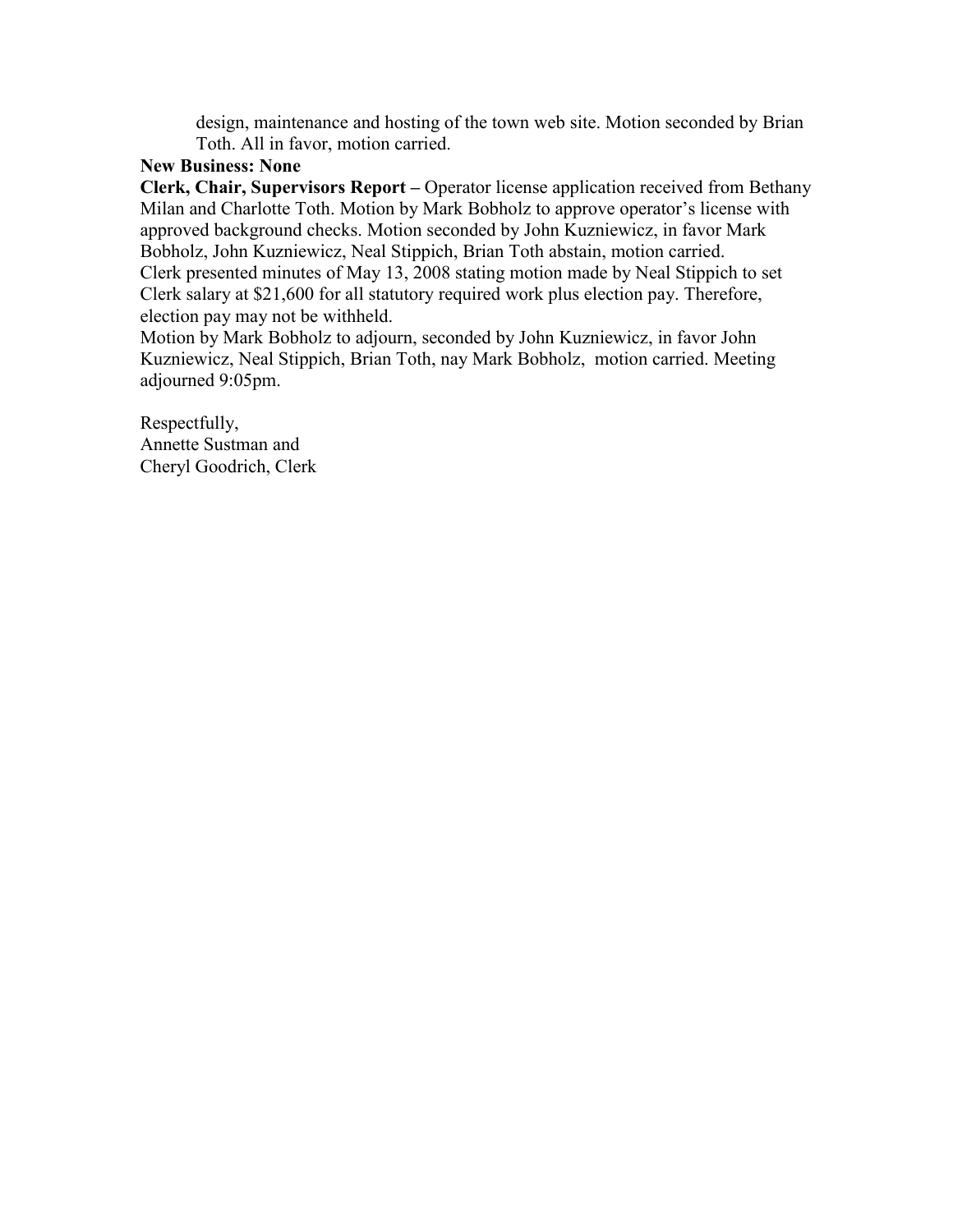# **MINUTES OF THE December 14, 2010 TOWN BOARD MEETING**

### Beaver Dam Town Hall, W8540 Cty W, Beaver Dam, WI

Chairman Neal Stippich called the Dec. 14, 2010 Town Board meeting to order at 7:00pm. Roll Call taken, present, Neal Stippich, Mark Bobholz, Jeff Schmitt, John Kuzniewicz, Brian Toth, Treasurer Annette Sustman, and Clerk Cheryl Goodrich. Notice of meeting was posted Dec 7, published Dec 10, amended posted Dec 9 and emergency amended notice posted Dec. 13, adding, Amend police dept. budget (#1 new business).

Motion by Brian Toth to adopt the agenda presented allowing the chairman to go out of order if necessary. Second by Mark Bobholz, all in favor, motion carried.

Minutes of the Nov. 9th meeting were read. Motion by Mark Bobholz to approve minutes as corrected, adding, motion by John Kuzniewicz, under Town residents, name change Michelle Toth to Charlotte Toth, and adding, Mark Bobholz votes nay to adjourn. Motion seconded by Brian Toth, all in favor, motion carried.

Minutes of the Nov.17 were read. Motion by Mark Bobholz to approve as corrected with 3 spelling corrections. Motion seconded by John Kuzniewicz, all in favor, motion carried.

#### **COMMITTEE REPORTS**

PLANNING COMMITTEE – No meeting

LAND USE ADMINISTRATOR – Tom Zeamer distributed the monthly report. Four permits were issued, with \$347.50 in fees collected. Issues Tom is working on are the Madison St cleanup of vehicles and Kelm land/water issue.

#### BOARD OF APPEALS – No meeting

**POLICE REPORT** – Chief John Kreuziger distributed and briefly discussed the monthly Activity and Police Beat reports.

Motion by Brian Toth to accept the committee reports. Seconded by John Kuzniewicz, all in favor, motion carried.

**TREASURERS REPORT -** Report given by Annette Sustman is as follows. As of Nov. 30th the balance of the checking acct is \$7,914.35, Savings acct, \$300,520.59, Tax acct \$49,988.58, CD's, \$472,213.96. Motion by Neal Stippich to approve report as given also allowing 2009 uncollected PP tax amounts to be turned over to collections. Amend motion to investigate the Lumber Co. address for PP tax collection. Motion seconded by Brian Toth, all in favor, motion carried.

**PAYMENT OF BILLS:** Motion by Brian Toth to approve payment of bills presented in the amount of \$32,099.94. Seconded by John Kuzniewicz, all in favor, motion carried.

# **TOWN RESIDENTS – No Comments**

### **UNFINISHED BUSINESS**:

- 1. Salt storage After review of plans received from Ron Kuhl of Weiser Concrete, motion by Brian Toth to contact Ron to get a price breakdown in writing. Motion seconded by Mark Bobholz, all in favor motion carried.
- 2. Zimmerman Dr water issues no residents present

### **New Business:**

**1.** Amend Police Dept. Budget – Neal Stippich recommends to move \$4,000 from Contingency fund back into the police dept. budget in order to not lose state funding.